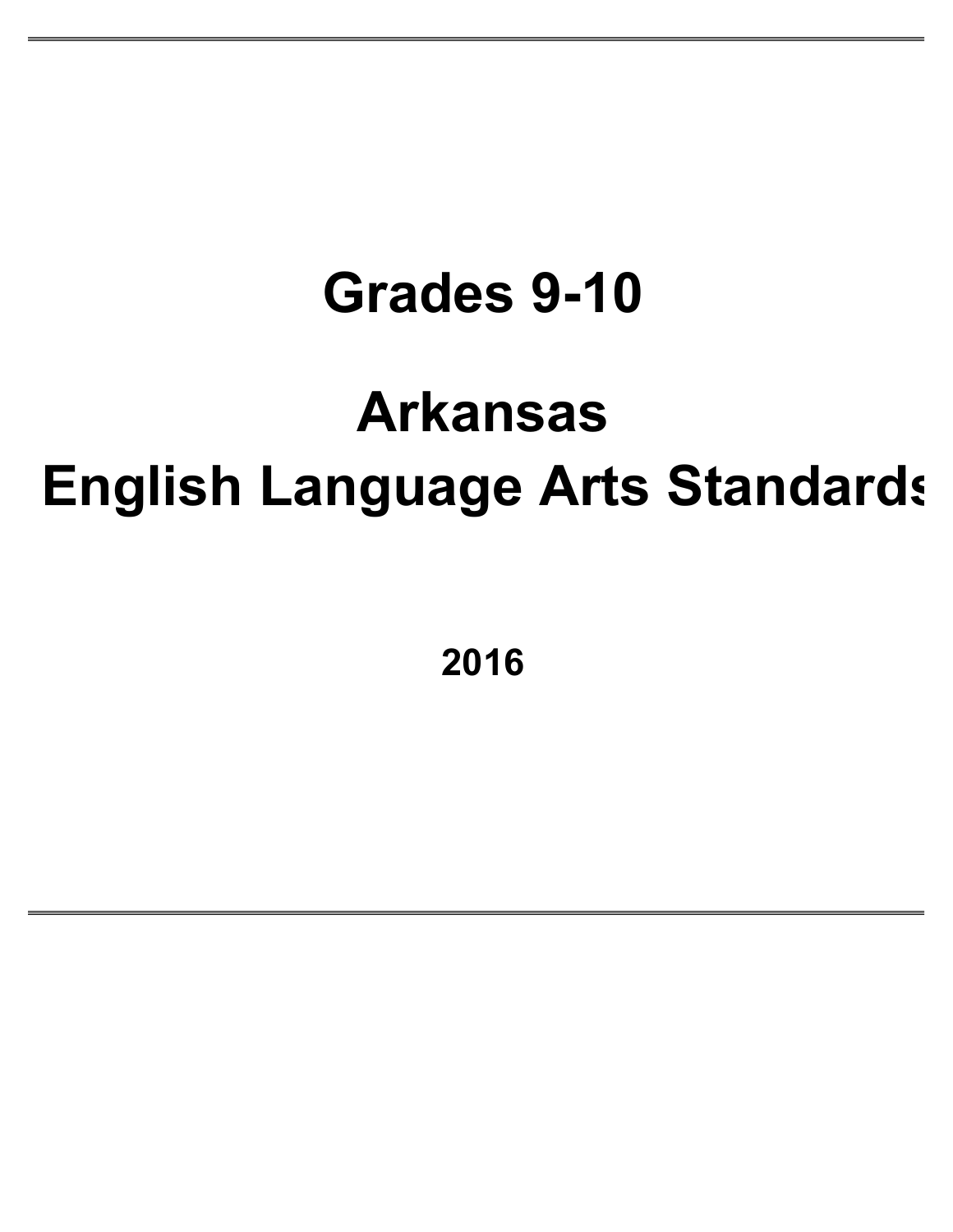#### **Introduction**

kansas English Language Arts Standards for grades K-12 have been developed to prepare students for succ gh school. Students who are successful in college or careers have attained particular literacy capacities: they strate independence; they build strong content knowledge; they respond to the varying demands of audience e, and discipline; they comprehend as well as critique; they value evidence; they use technology and digital r ically and capably; and they come to understand other perspectives and cultures. These broad literacy capaciti veloped across the disciplines, not just in English language arts; therefore, a separate document, the Arkansa inary Literacy Standards, has been created for other content areas to address their unique literacy needs. Th I classroom focuses on reading and analyzing literature and literary nonfiction, studying the English language about related topics.

cument includes the Arkansas College and Career Ready Anchor Standards for each strand of the standards: ), writing, speaking and listening, and language. These anchor standards describe the knowledge and skills that aded in the discipline of English language arts by high school graduates to acquire the literacy capacities. The level standards, which are aligned to the anchor standards, represent the progression of learning for each gra om grades K-12.

ichor standards are placed before the grade-level standards for each strand to describe the overarching learn The grade-level standards documents include teacher notes that provide explanations, definitions, and links t res to support teachers as they implement the standards. Although the documents are organized by strandsreading, reading foundational, writing, speaking and listening, and language—the standards should be integrated during tion. For example, students should be writing and studying language while they are reading. Students should ng and listening periodically as they are engaged in reading and writing. Texts can be used as examples to support ping writers. These examples describe only a few of many ways that the strands can be embedded naturally ely during instruction that is aligned to the standards.

Cument focuses on literacy skills rather than literary content. Teachers have the opportunity to select graderiate literary and literary nonfiction texts to teach the standards. Therefore, text selection is critical to success ientation of these standards. The texts must provide opportunities to teach all the strands at grade-level rigor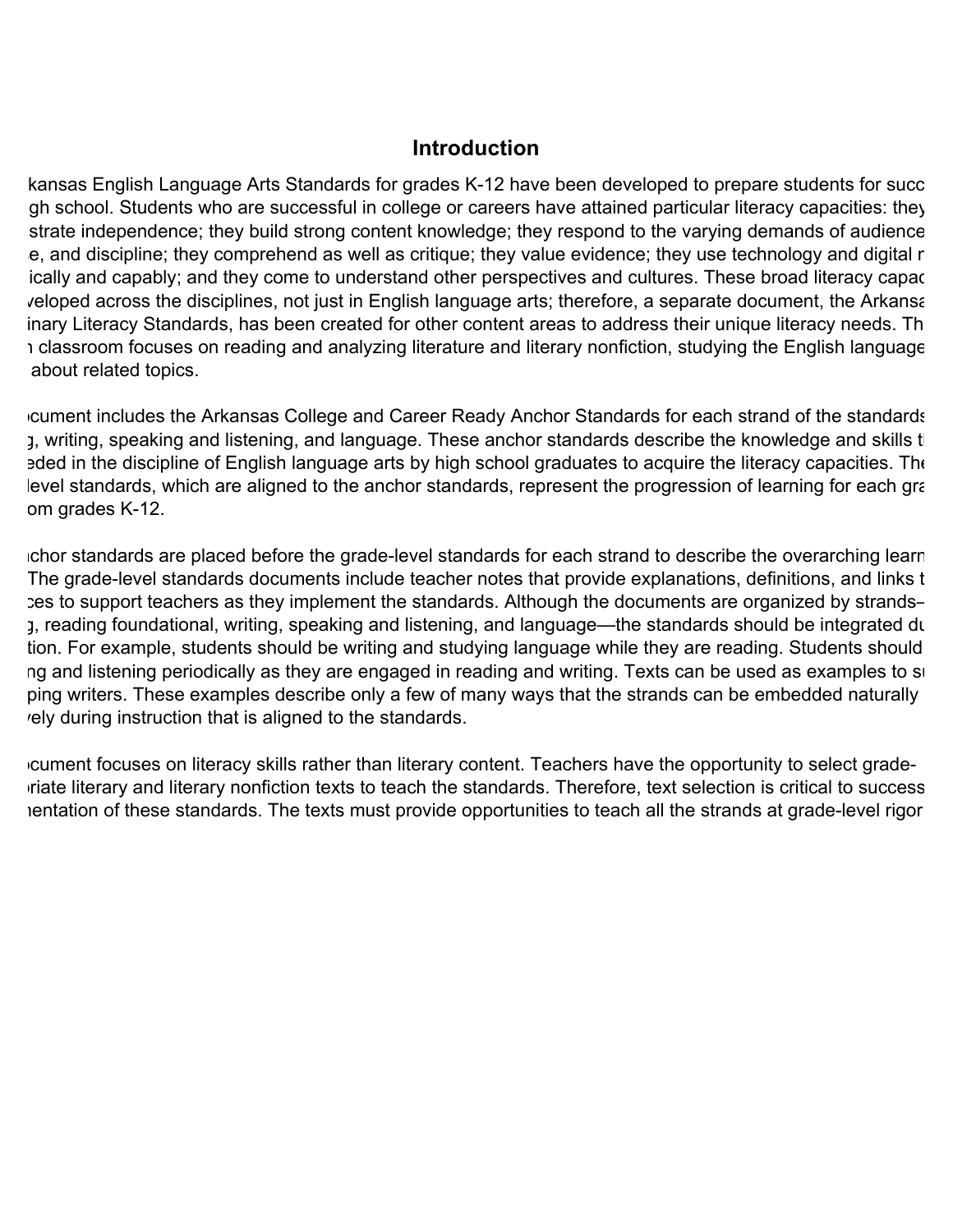measures of text complexity should guide text selection: quantitative, qualitative, and reader and task. Teache n the grade-level documents provide support for effective text selection.

its acquire knowledge and skills at different rates; therefore, teachers are encouraged to become familiar with rds above and below the grade level they teach. The standards below grade level will guide decisions for pro ntions for students who do not have all the grade-level skills in place, and the standards above grade level wi lecisions for extending students who are ready to move ahead. In addition, familiarity with the K-12 standards t developing an aligned curriculum that will create a smooth learning progression in English language arts fro jarten through high school graduation.

dents advance through the grades and master the standards in reading, writing, speaking, listening, and lang ontinue to develop literacy capacities and increase their opportunities for success in the future.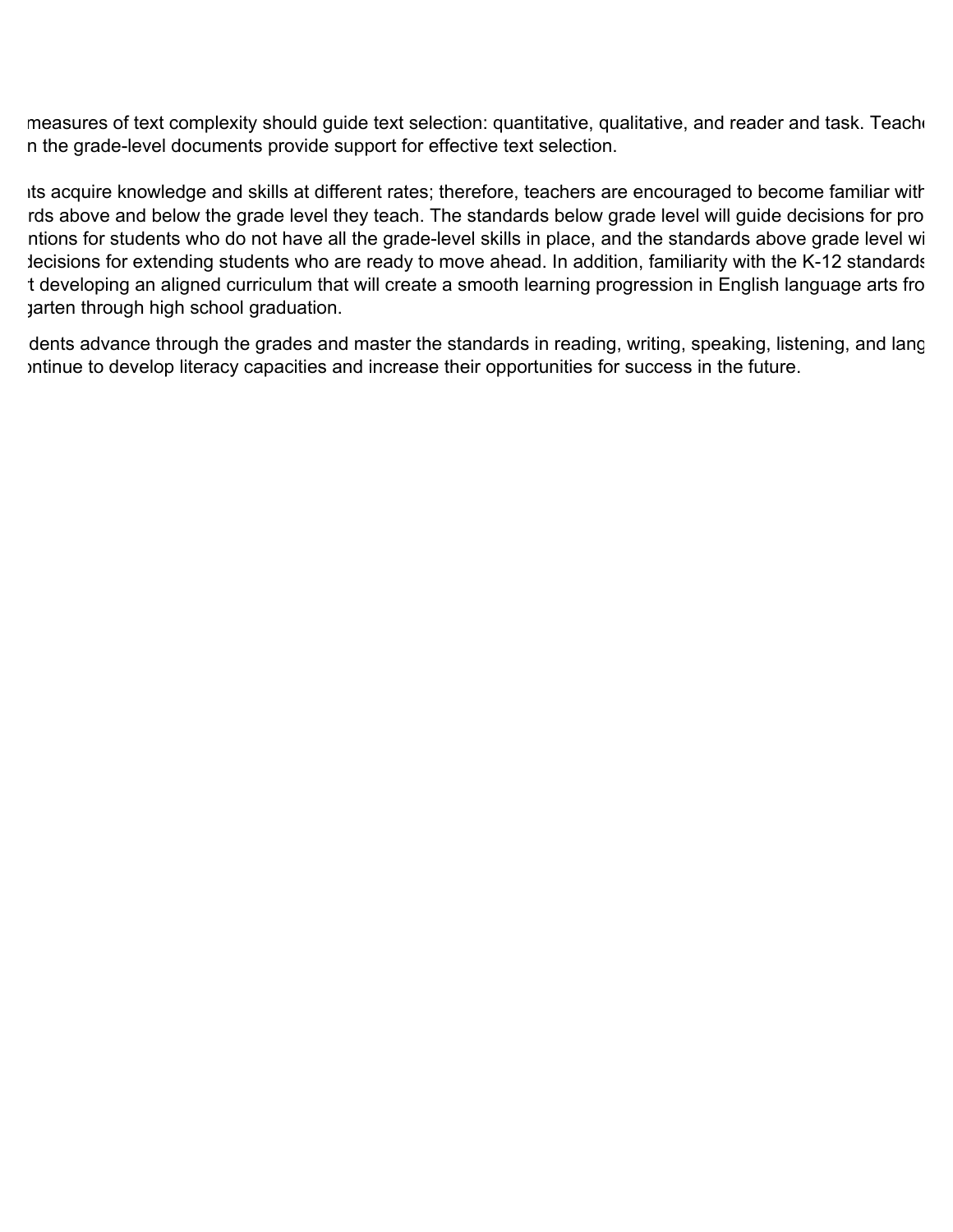# **Arkansas Anchor Standards for Reading**

andards on the following pages define what students should understand and be able to do by the end of the or grade span. They correspond to the College and Career Readiness (CCR) anchor standards below by r. The CCR and grade-specific standards are necessary complements—the former providing broad standards er providing additional specificity—that together define the skills and understandings that all students must strate

#### **Ras and Details**

Read closely to determine what the text says explicitly and to make logical inferences from it; cite specific tex evidence when writing or speaking to support conclusions drawn from the text.

Determine central ideas or themes of a text and analyze their development; summarize the key supporting de and ideas.

Analyze how and why individuals, events, and ideas develop and interact over the course of a text.

#### **Craft and Structure**

Interpret words and phrases as they are used in a text, including determining technical, connotative, and figurative meanings; analyze how specific word choices shape meaning and/or tone.

Analyze the structure of texts, including how specific sentences, paragraphs, and larger portions of the text  $(\epsilon)$ a section, chapter, scene, or stanza) relate to each other and the whole.

Assess how point of view, perspective, and/or purpose shape the content and style of a text.

#### **Integration of Knowledge and Ideas**

Integrate and evaluate content presented in diverse media and formats.

Analyze and evaluate the argument and specific claims in a text, including the validity of the reasoning as we the relevance and sufficiency of the evidence

Analyze how two or more texts address similar themes or topics in order to build knowledge or to compare th approaches of the author(s).

#### **Range of Reading and Level of Text Complexity**

Read and comprehend complex literary and informational texts independently and proficiently.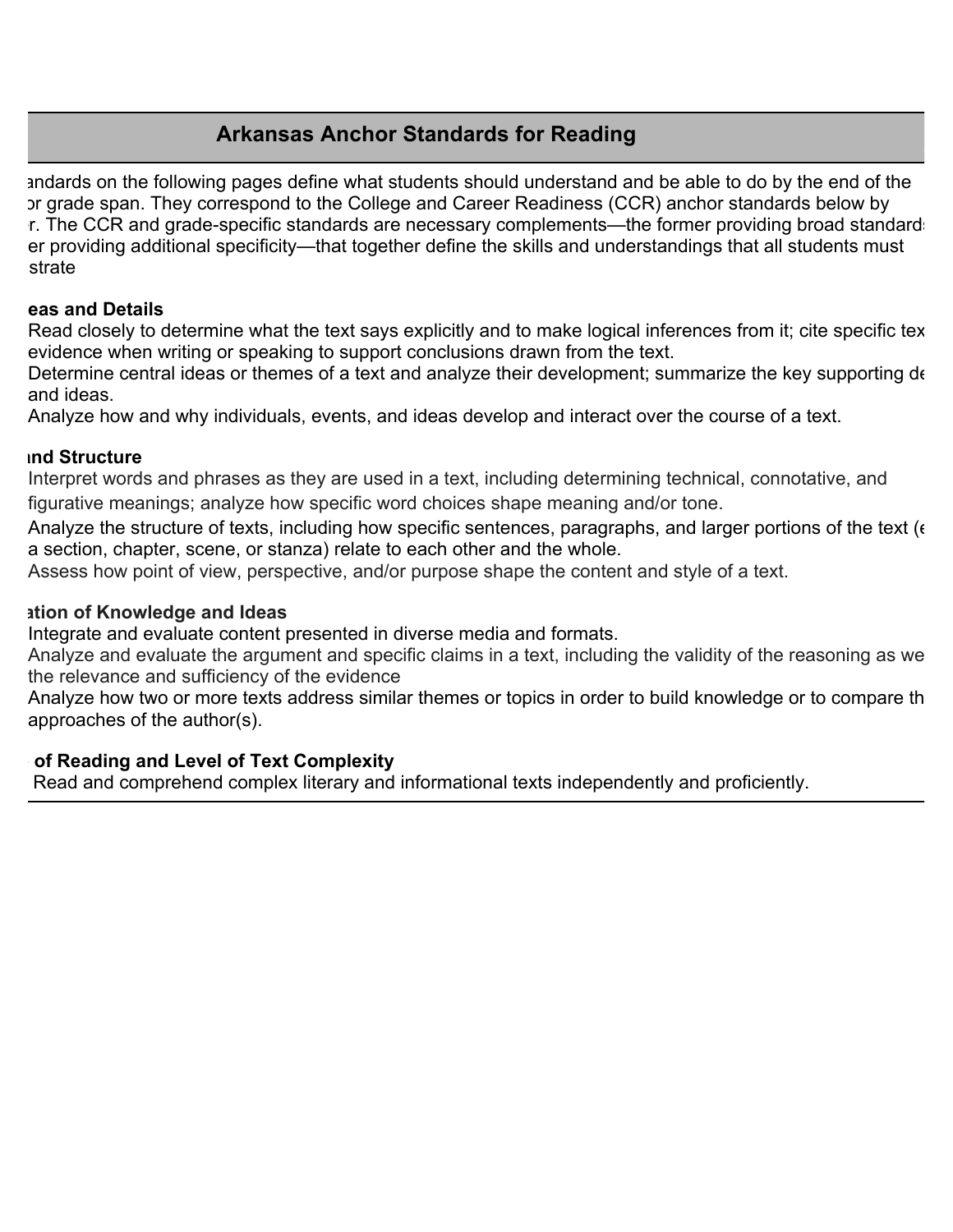#### **Note on Range and Content of Student Reading Grades 6-12**

ome college and career ready, students must grapple with works of exceptional craft and thought whose range s across genres, cultures, and centuries. Such works offer profound insights into the human condition and as models for students' own thinking and writing. Along with high-quality contemporary works, these texts be chosen from among seminal U.S. documents, the classics of American literature, and the timeless drama kespeare. Through wide and deep reading of literature and literary nonfiction of steadily increasing lication, students gain a reservoir of literary and cultural knowledge, references, and images; the ability to te intricate arguments; and the capacity to surmount the challenges posed by complex texts.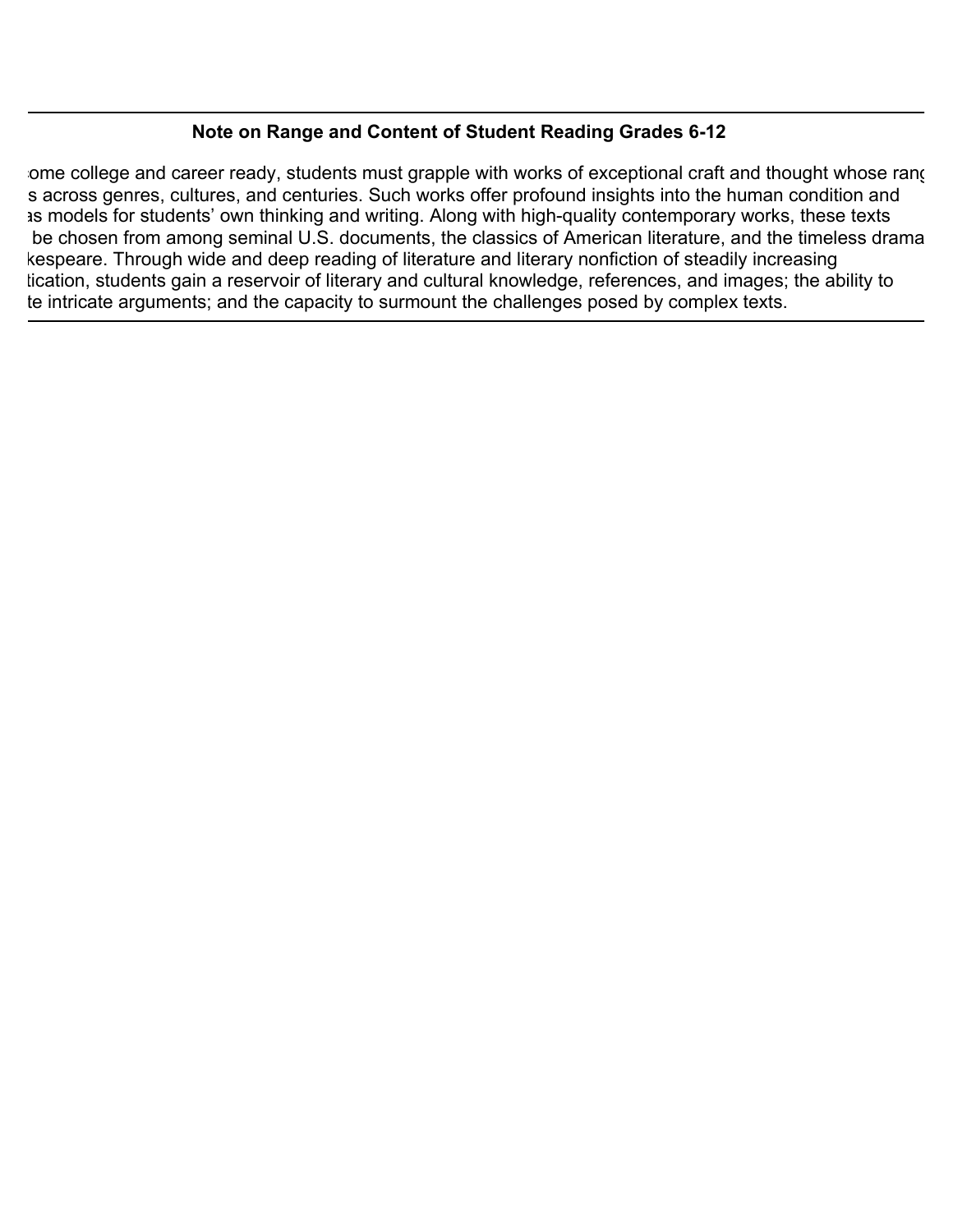#### **Grades 9-10-Reading Standards for Literature**

# **Key Ideas and Details 0.1** Cite strong and thorough textual evidence to support analysis of what the text says explicitly as well as implicitly.

#### **Teacher Note**

I dent skill here relating to 'implicitly' would be to infer.

**0.2** | Examine a *grade-appropriate* literary text.

- Provide an *objective summary.*
- Determine a *theme* of a text and analyze in detail its development over the course of the text, including how it emerges and is shaped and refined by specific details.

#### **Teacher Note**

#### $0.2$

 $0.1$ 

 $\rightarrow$  appropriate" is tied to text complexity. A wide selection of words will be found in texts that align to the three t exity measures: quantitative, qualitative, and reader and task for the Grades 9-10 text complexity band. The te also be selected to include words for appropriate word study, and spelling development and should have cortent and literary merit. The text must be rigorous enough to engage students in Grades 9-10 concepts across all four stra English Language Arts standards. Text selection should be a priority consideration when developing a rigorous appropriate curriculum.

ive means not influenced by personal feelings, interpretations, or prejudice; based on facts; unbiased

ary is "a shortened version of an original text, stating the main ideas and [only the ] important details of the te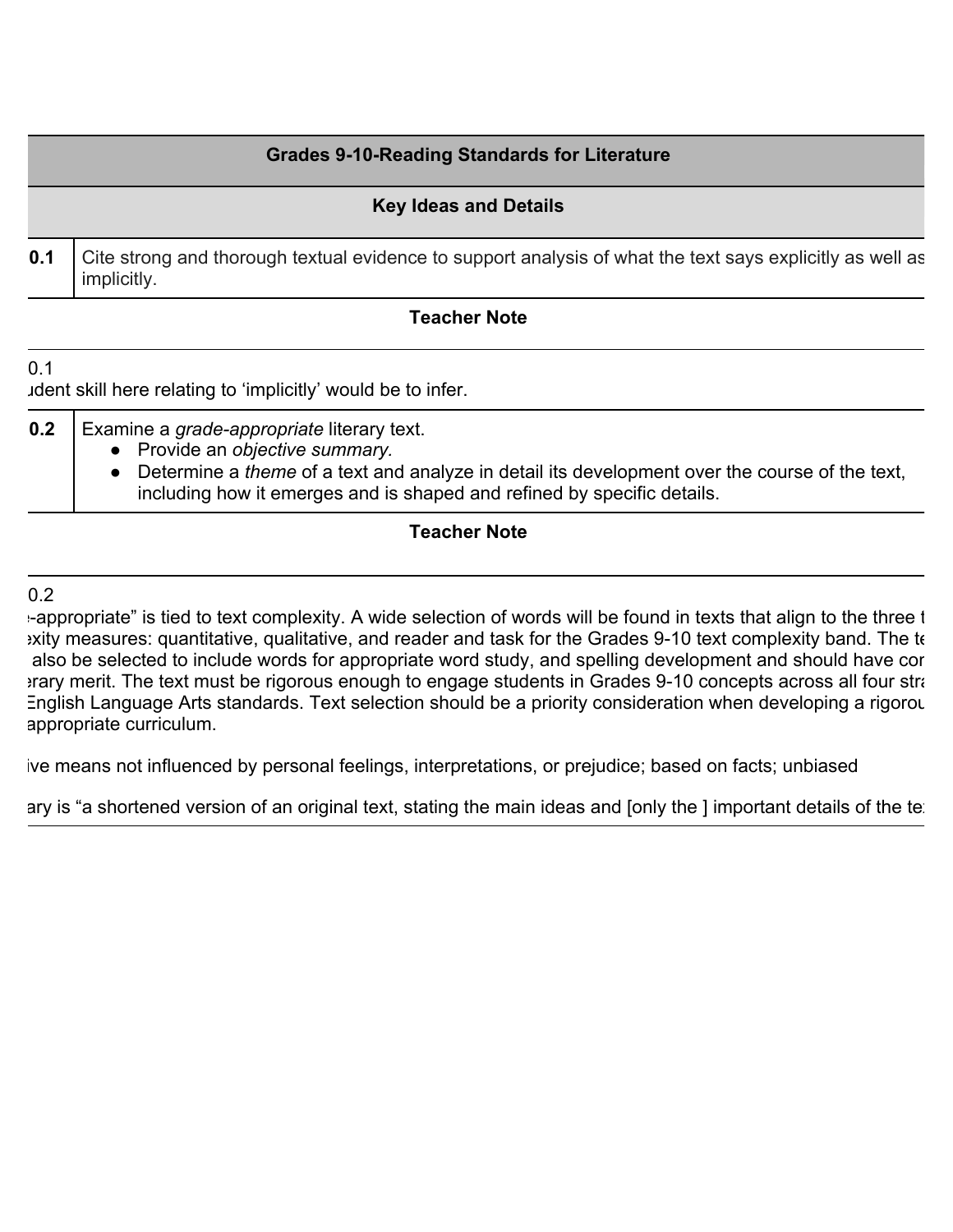e same text structure and order of the original" Summarizing, Paraphrasing, and Retelling Skills for Better Ig, Writing, and Test Taking (2006) Kissner (p. 8).

ective summary is a shortened version of an original text, stating the main ideas and only the important details t with the same text structure and order of the original that is unbiased and based on facts and does not inclu al feelings, interpretations, or prejudice.

Iowing link provides a discussion of the differences among the terms "retell," "recount," and "summarize": (absort perinedu.com/2013/01/29/retell-or-recount-the-common-core-shift-from-1st-grade-to-2nd-grade/

#### vs. Recount

implies an oral recapitulation of the narrative elements, probably best put in order but not necessarily; as we we may correct our thoughts and provide for that correction in our speaking. On the other hand, recount may or oral and requires a clearly sequenced ordering of narrative events. Retelling is less formal and probably to e point of view of the story's original narrator and in the tense the story was told; recounting, more formal in sets the context for the recount from the beginning and is told in either first person or third person depending ture of the recount, but always told in past tense. The recount has closure, perhaps evaluative or summative i or as in following the admonishment of the standards, may address the message, lesson, or moral of the text. artnerinedu.com/2013/01/29/retell-or-recount-the-common-core-shift-from-1st-grade-to-2nd-grade/

 $\pm$  is defined as a main idea or an underlying meaning of a literary work that may be stated directly or indirectly iterarydevices.net/theme/).

| <b>0.3</b> Analyze how complex characters develop over the course of a text, interact with other characters, and |
|------------------------------------------------------------------------------------------------------------------|
| advance the plot or develop the <i>theme</i> .                                                                   |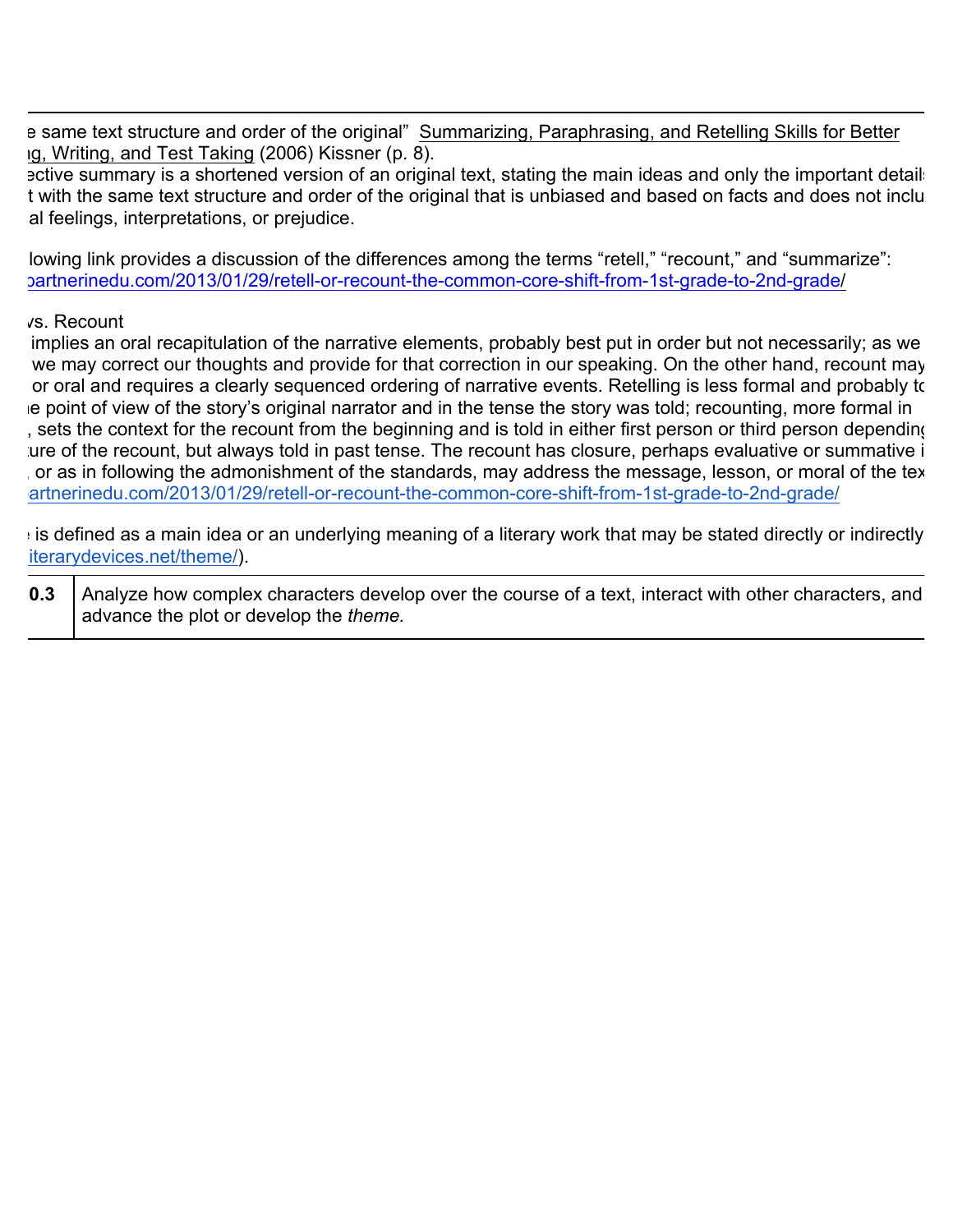#### **Grades 9-10-Reading Standards for Literature**

|     | <b>Craft and Structure</b>                                                                                                                                                                                                                                                                                 |
|-----|------------------------------------------------------------------------------------------------------------------------------------------------------------------------------------------------------------------------------------------------------------------------------------------------------------|
| 0.4 | Determine the meaning of words and phrases as they are used in the text, including figurative and<br>connotative meanings; analyze the cumulative impact of specific word choices on meaning and tone<br>(e.g., how the language evokes a sense of time and place; how it sets a formal or informal tone). |

#### **Teacher Note**

 $0.4$ 

I English is the result of particular choices of grammar and vocabulary whereby the speaker or writer uses lon or words with origins in Latin and Greek as opposed to more informal vocabulary that commonly involves sho or words with origins in Anglo-Saxon. Contractions, relative clauses without a relative pronoun and ellipsis ar d. Formal English is used when writing essays for school, cover letters to apply for jobs, or emails and letters

al discourse is used with friends, children, and relatives.

s the author's attitude towards the subject, characters or situation (e.g., amused, sad, angry, etc.).

| 0.5 | Analyze how an author's choices concerning how to structure a text, order events within it (e.g., para<br>plots, nonlinear plots), and manipulate time (e.g., pacing, flashbacks) create such effects as mystery.<br>tension, or surprise. |
|-----|--------------------------------------------------------------------------------------------------------------------------------------------------------------------------------------------------------------------------------------------|
| 0.6 | Analyze a particular point of view, perspective, or cultural experience reflected in a work of literature,<br>including works from outside the United States.                                                                              |

#### **Teacher Note**

 $0.6$ 

portant to clarify the terms "point of view" and "perspective" for students.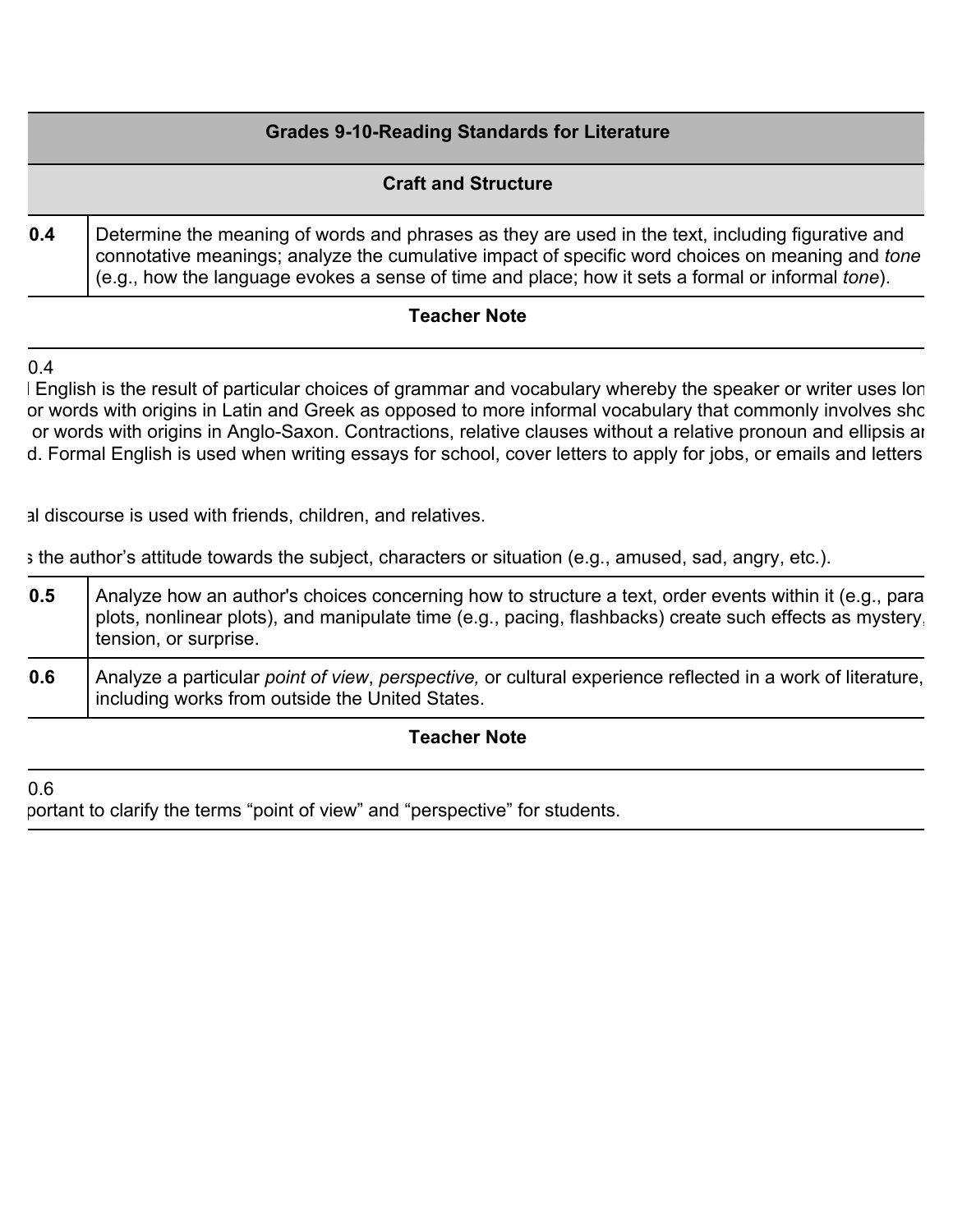If view is the position of the narrator in relation to the story (e.g., first person, third person) and is instrumental lating the reader's understanding of the narrative. In a way, the point of view can allow or withhold the reader  $\frac{1}{2}$  into the greater reaches of the story. Two of the most common point of view techniques are the first person, n the story is told by the narrator from his or her standpoint and the third person wherein the narrator does no n the events of the story and tells the story by referring to all characters and places in the third person with th pronouns and proper nouns

iterary-devices.com/content/point-view)

ective is a particular way of viewing things that depends on one's experience and personality dictionary.cambridge.org/us/dictionary/english/perspective)

Inglish class, the teacher should use the term point of view when referring specifically to 1st person, 3rd person ient, limited, etc., and perspective should be used when referring to a particular way of viewing things that Is on one's experience and personality. Furthermore, students need to know that it is common practice for nes other than English to use the terms "point of view" and "perspective" interchangeably to mean what Engli rs would define as perspective.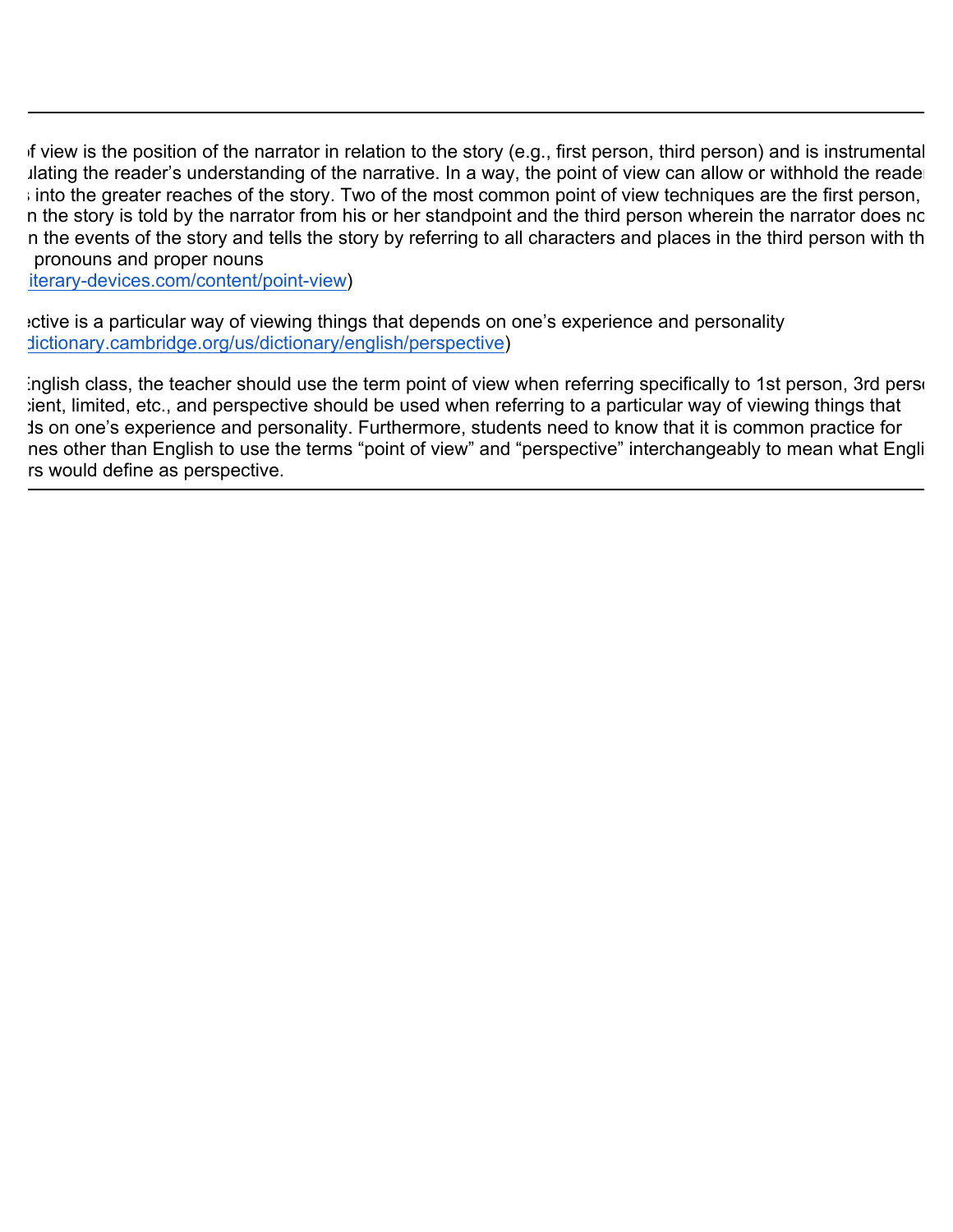|      | <b>Grades 9-10-Reading Standards for Literature</b>                                                                                                                                                                                                                                                                                                                                                      |  |
|------|----------------------------------------------------------------------------------------------------------------------------------------------------------------------------------------------------------------------------------------------------------------------------------------------------------------------------------------------------------------------------------------------------------|--|
|      | Integration of Knowledge and Ideas                                                                                                                                                                                                                                                                                                                                                                       |  |
| 0.7  | Analyze the representation of a subject or a key scene in two different artistic mediums, including wh<br>emphasized or absent in each treatment (e.g., Auden's "Musée des Beaux Arts" and Breughel's<br>Landscape with the Fall of Icarus).                                                                                                                                                             |  |
| 0.8  | RL.9.8 is not applicable to literature based on anchor standard CCRA.R.8.<br>Analyze and evaluate the argument and specific claims in a text, including the validity<br>of the reasoning as well as the relevance and sufficiency of the evidence.                                                                                                                                                       |  |
| 0.9  | Analyze how an author draws on and transforms source material in a specific work (e.g., how<br>Shakespeare treats a theme or topic from Ovid or the Bible or how a later author draws on a play by<br>Shakespeare).                                                                                                                                                                                      |  |
|      | <b>Range of Reading and Level of Text Complexity</b>                                                                                                                                                                                                                                                                                                                                                     |  |
| 0.10 | By the end of Grade 9, read and comprehend literature, including stories, dramas, and poems, in the<br>Grades 9-10 text complexity band proficiently, with scaffolding as needed at the high end of the range<br>By the end of Grade 10, read and comprehend literature, including stories, dramas, and poems, at th<br>high end of the Grades 9-10 text complexity band independently and proficiently. |  |

0.10

le course of Grades 9-12, students study American literature, British literature including Shakespeare, and wo re.

lled explanation of the three dimensions of text complexity may be found at the following link: http://ww.corestandards.org/wp-content/uploads/Appendix-A-New-Research-on-Text-Complexity.pdf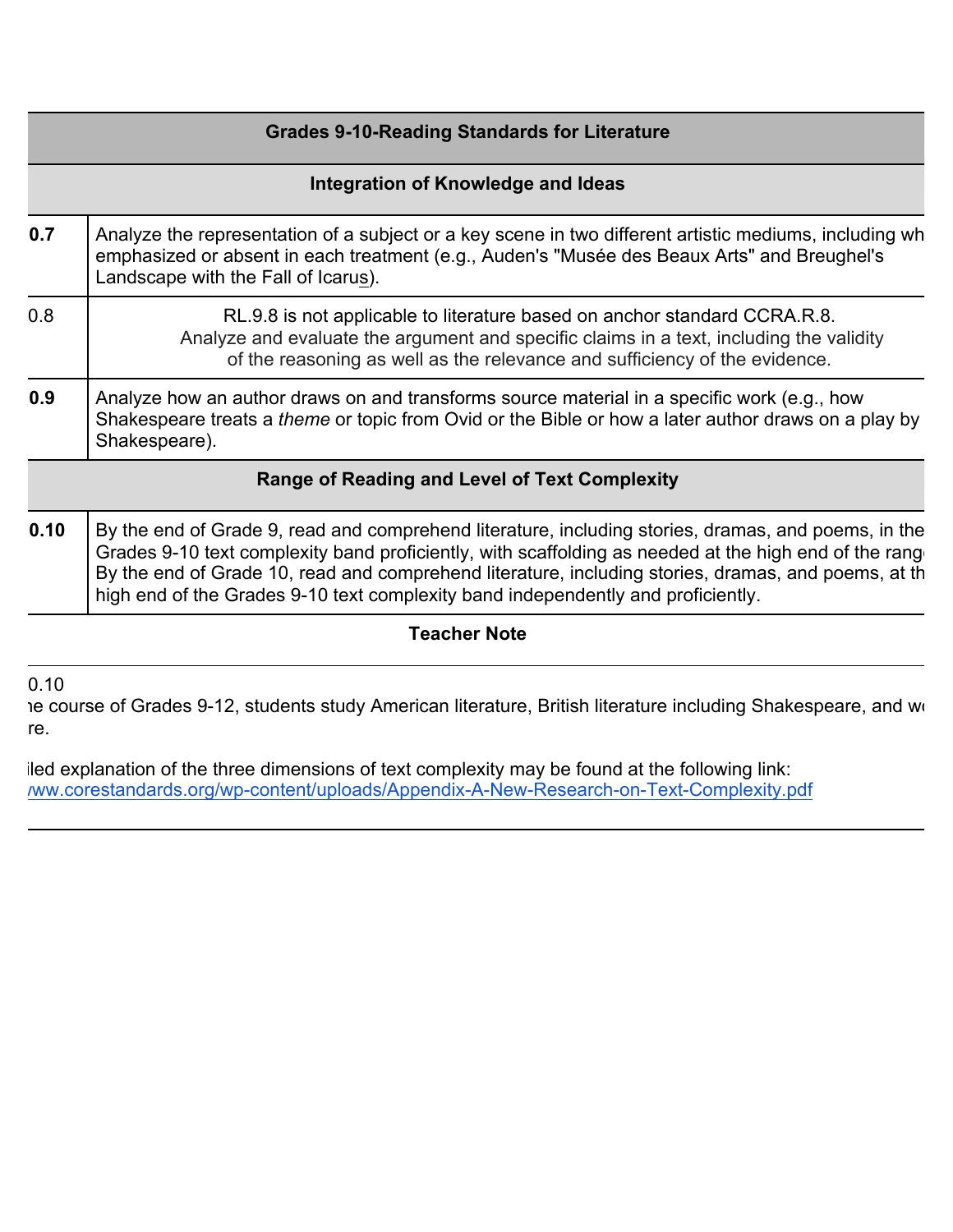t with text complexity quantitative measures by grade band may be found at the following link: http://ww.corestandards.org/wp-content/uploads/Appendix-A-New-Research-on-Text-Complexity.pdf#page=4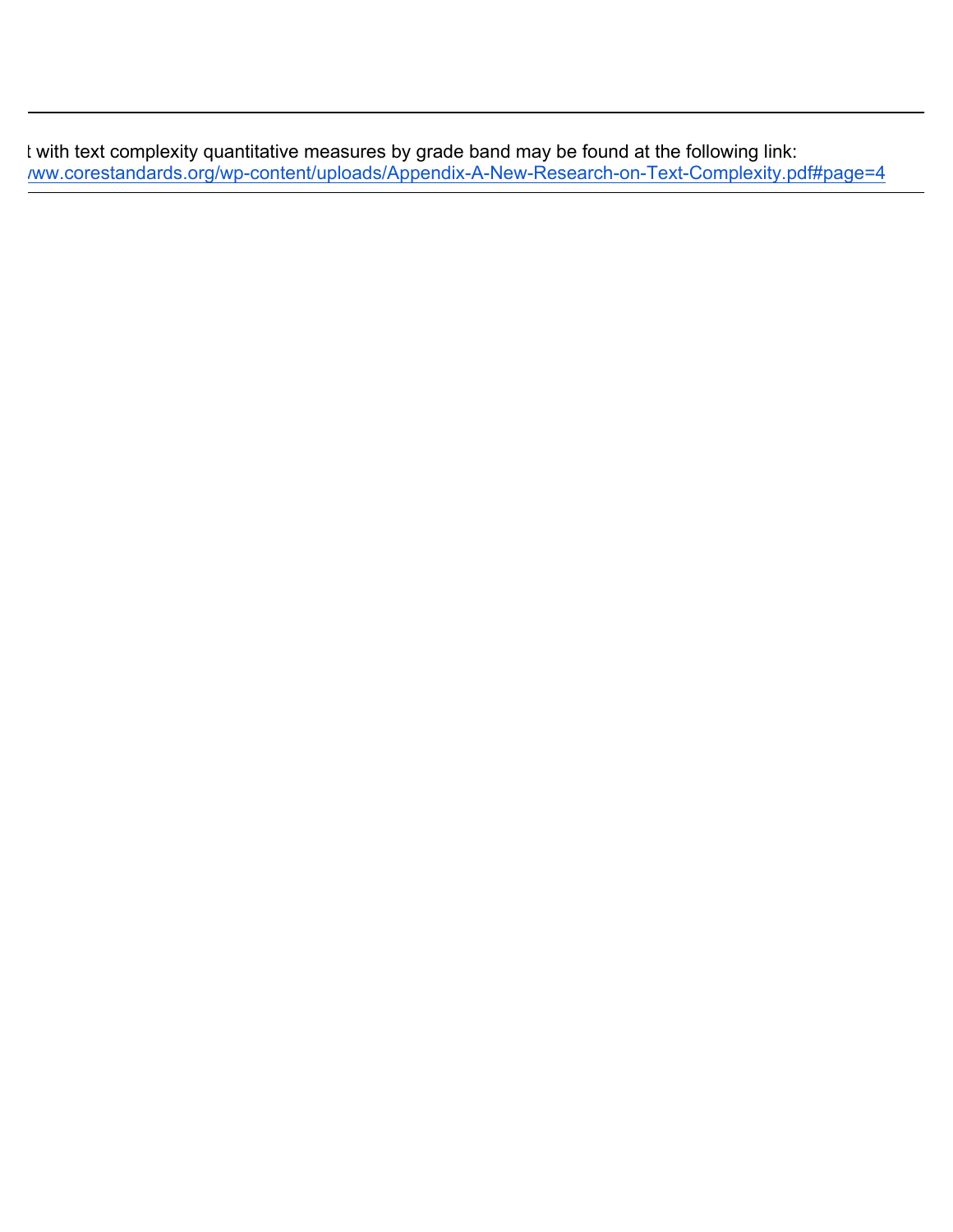|    | <b>Grades 9-10-Reading Standards for Informational</b>                                                                  |
|----|-------------------------------------------------------------------------------------------------------------------------|
|    | <b>Key Ideas and Details</b>                                                                                            |
| .1 | Cite strong and thorough textual evidence to support analysis of what the text says explicitly as well a<br>implicitly. |
|    | <b>Teacher Note</b>                                                                                                     |

 $\overline{)1}$ I dent skill here relating to 'implicitly' would be to infer.

| ).2 | Examine a grade-appropriate informational text.                                                                                                                        |
|-----|------------------------------------------------------------------------------------------------------------------------------------------------------------------------|
|     | • Provide an objective summary of the text.                                                                                                                            |
|     | Determine a central idea of a text and analyze its development over the course of the text,<br>including how it emerges and is shaped and refined by specific details. |

#### **Teacher Note**

#### $).2$

 $\epsilon$ -appropriate" is tied to text complexity. A wide selection of words will be found in texts that align to the three t exity measures: quantitative, qualitative, and reader and task for the Grades 9-10 text complexity band. The te also be selected to include words for appropriate word study, and spelling development and should have cor and iterary merit. The text must be rigorous enough to engage students in Grades 9-10 concepts across all four stra English Language Arts standards. Text selection should be a priority consideration when developing a rigorous appropriate curriculum.

ive means not influenced by personal feelings, interpretations, or prejudice; based on facts; unbiased

ary is "a shortened version of an original text, stating the main ideas and [only the ] important details of the text e same text structure and order of the original" *Summarizing, Paraphrasing, and Retelling Skills for Better*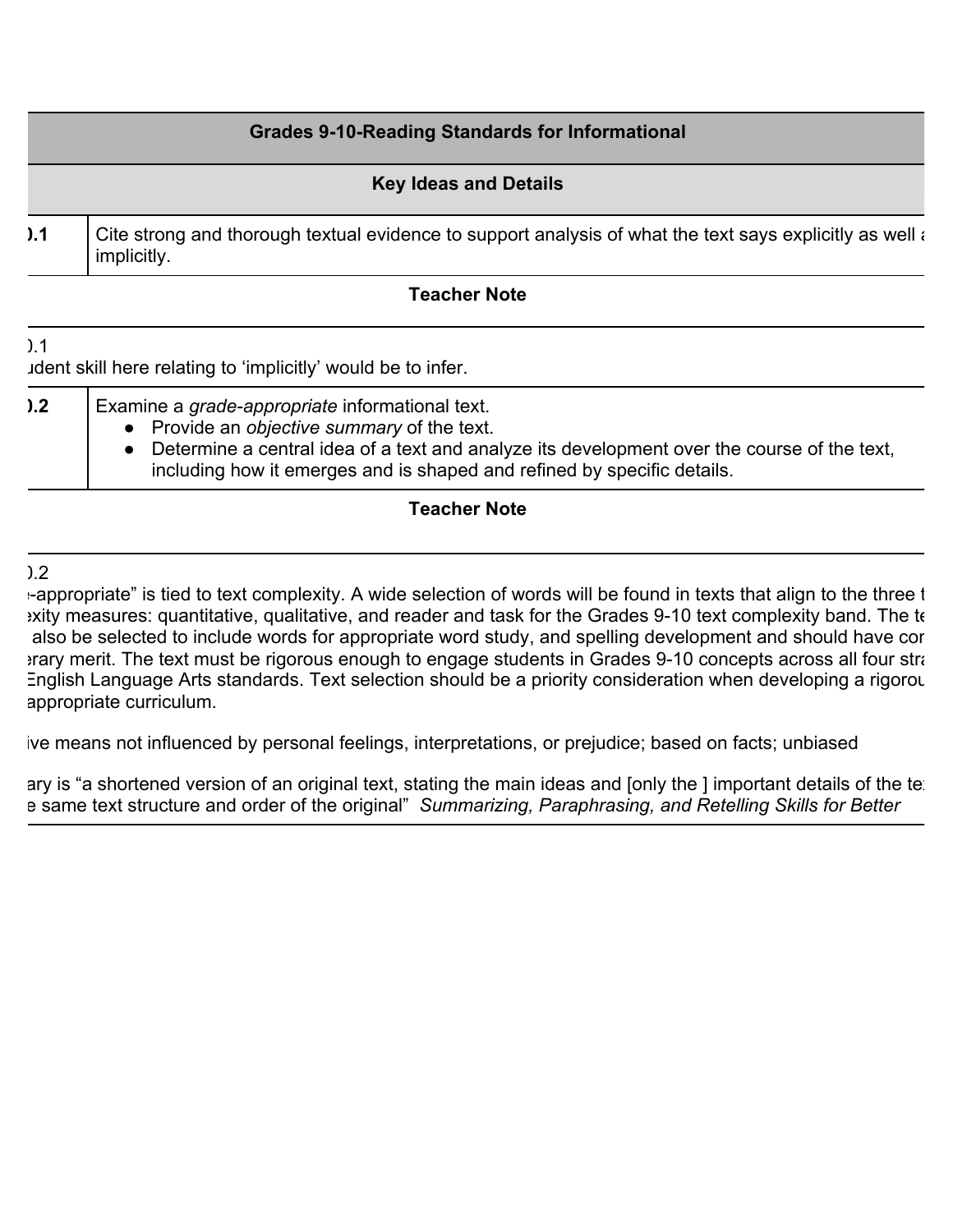*Ig, Writing, and Test Taking(2006) Kissner (p. 8).* 

ective summary is a shortened version of an original text, stating the main ideas and only the important details t with the same text structure and order of the original that is unbiased and based on facts and does not inclu al feelings, interpretations, or prejudice.

Iowing link provides a discussion of the differences among the terms "retell," "recount," and "summarize": )artnerinedu.com/2013/01/29/retell-or-recount-the-common-core-shift-from-1st-grade-to-2nd-grade/

#### vs. Recount

implies an oral recapitulation of the narrative elements, probably best put in order but not necessarily; as we we may correct our thoughts and provide for that correction in our speaking. On the other hand, recount may or oral and requires a clearly sequenced ordering of narrative events. Retelling is less formal and probably to e point of view of the story's original narrator and in the tense the story was told; recounting, more formal in , sets the context for the recount from the beginning and is told in either first person or third person depending ture of the recount, but always told in past tense. The recount has closure, perhaps evaluative or summative i or as in following the admonishment of the standards, may address the message, lesson, or moral of the text. artnerinedu.com/2013/01/29/retell-or-recount-the-common-core-shift-from-1st-grade-to-2nd-grade/

**RICED 1.3** Analyze how the author structures an analysis or series of ideas or events, including the order in which the points are made, how they are introduced and developed, and the connections that are drawn between them.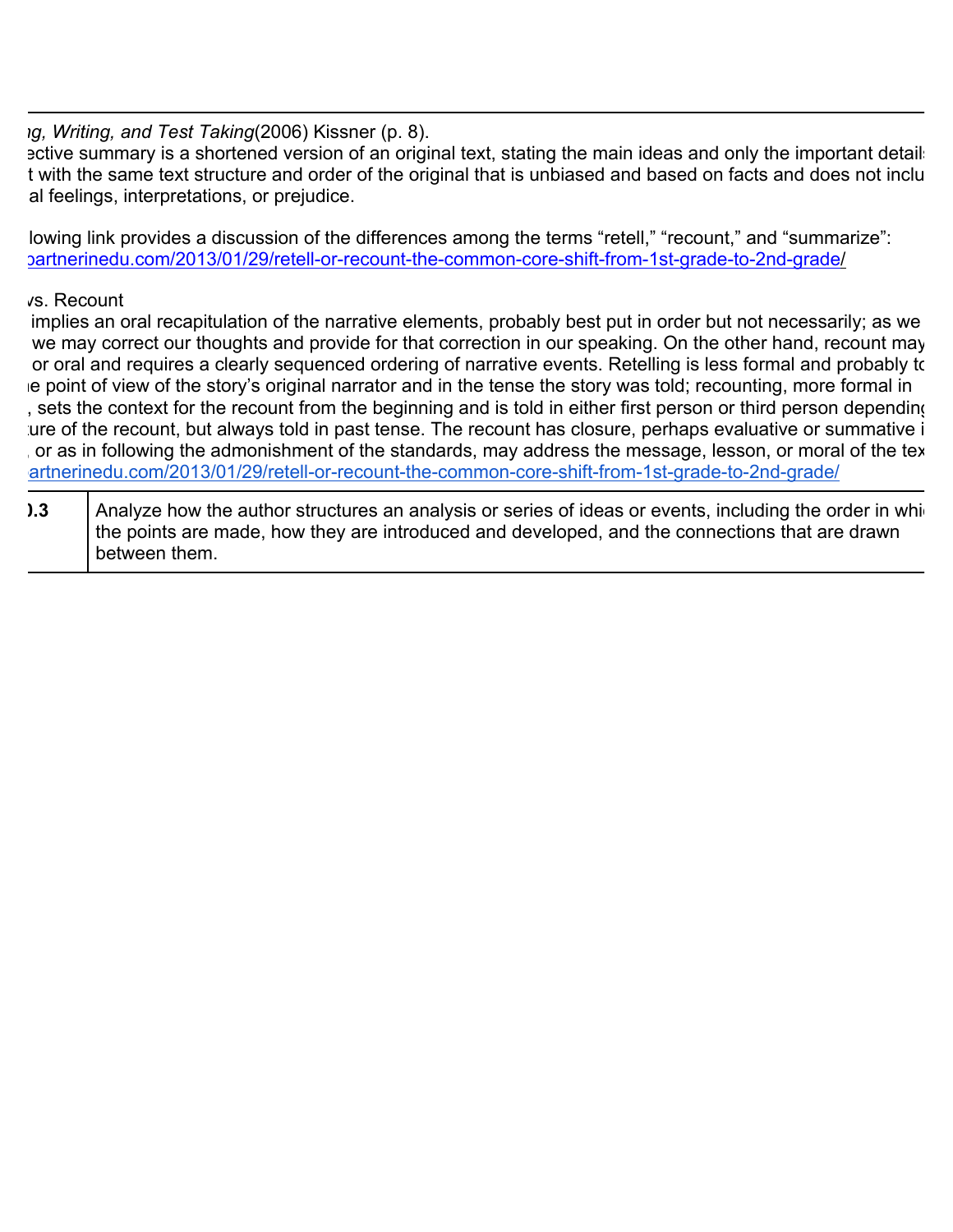|    | <b>Grades 9-10-Reading Standards for Informational</b>                                                                                                                                                                                                                                       |
|----|----------------------------------------------------------------------------------------------------------------------------------------------------------------------------------------------------------------------------------------------------------------------------------------------|
|    | <b>Craft and Structure</b>                                                                                                                                                                                                                                                                   |
| .4 | Determine the meaning of words and phrases as they are used in a text, including figurative, connotary<br>and technical meanings; analyze the cumulative impact of specific word choices on meaning and ton<br>(e.g., how the language of a court opinion differs from that of a newspaper). |

 $\overline{)4}$ 

s the author's attitude towards the subject, characters or situation (e.g., amused, sad, angry, etc.).

| ).5 | Analyze in detail how an author's ideas or claims are developed and refined by particular sentences,<br>paragraphs, or larger portions of a text (e.g., a section or chapter). |
|-----|--------------------------------------------------------------------------------------------------------------------------------------------------------------------------------|
| .6  | Determine an author's point of view, perspective, and/or purpose in a text and analyze how an autho<br>uses rhetoric to advance that point of view, perspective, or purpose.   |

#### **Teacher Note**

 $0.6$ 

portant to clarify the terms "point of view" and "perspective" for students.

If view is the position of the narrator in relation to the story (e.g., first person, third person) and is instrumental lating the reader's understanding of the narrative. In a way, the point of view can allow or withhold the reader into the greater reaches of the story. Two of the most common point of view techniques are the first person, n the story is told by the narrator from his or her standpoint and the third person wherein the narrator does no n the events of the story and tells the story by referring to all characters and places in the third person with th pronouns and proper nouns

iterary-devices.com/content/point-view)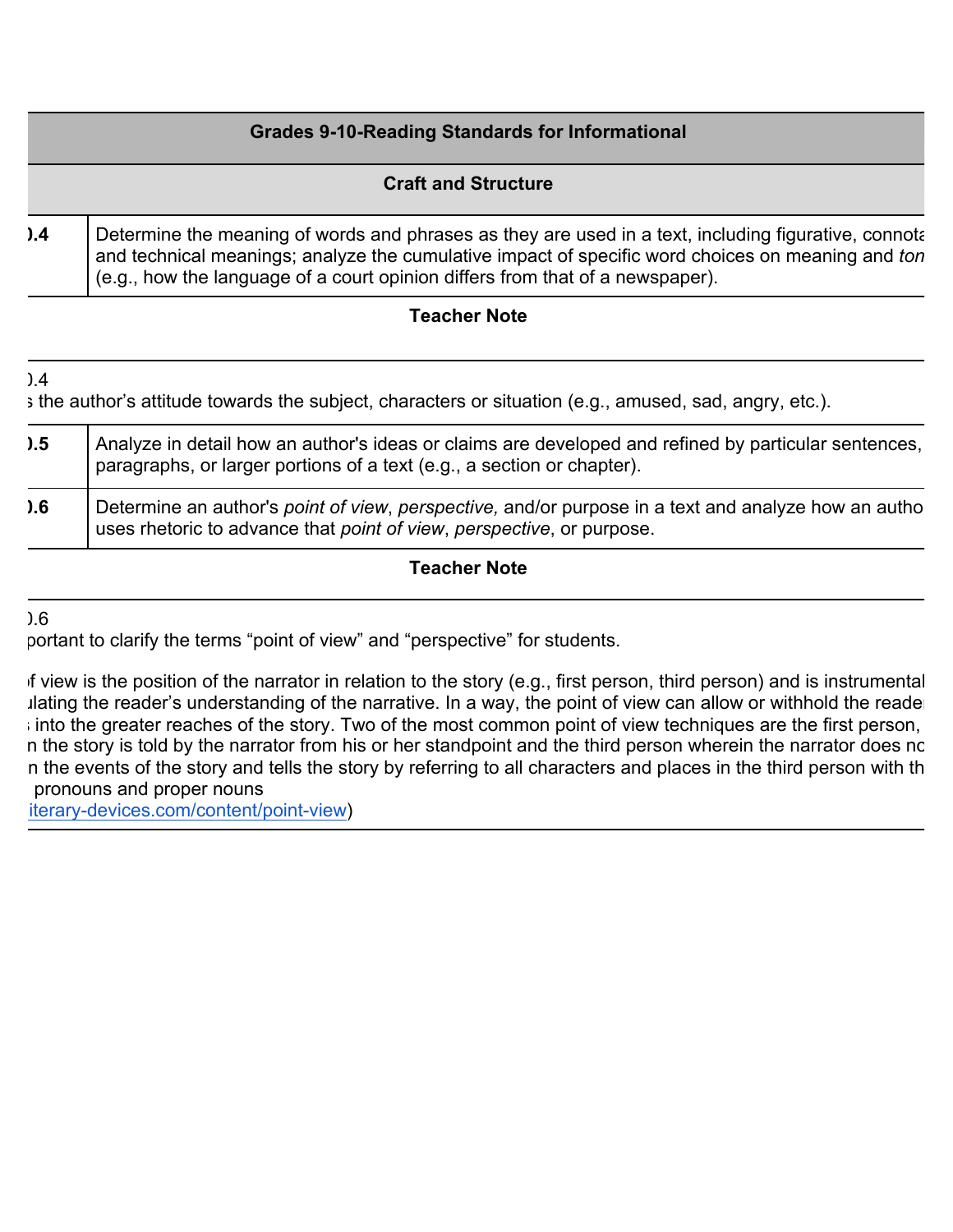ective is a particular way of viewing things that depends on one's experience and personality dictionary.cambridge.org/us/dictionary/english/perspective)

Inglish class, the teacher should use the term point of view when referring specifically to 1st person, 3rd person ient, limited, etc., and perspective should be used when referring to a particular way of viewing things that Is on one's experience and personality. Furthermore, students need to know that it is common practice for nes other than English to use the terms "point of view" and "perspective" interchangeably to mean what Engli rs would define as perspective.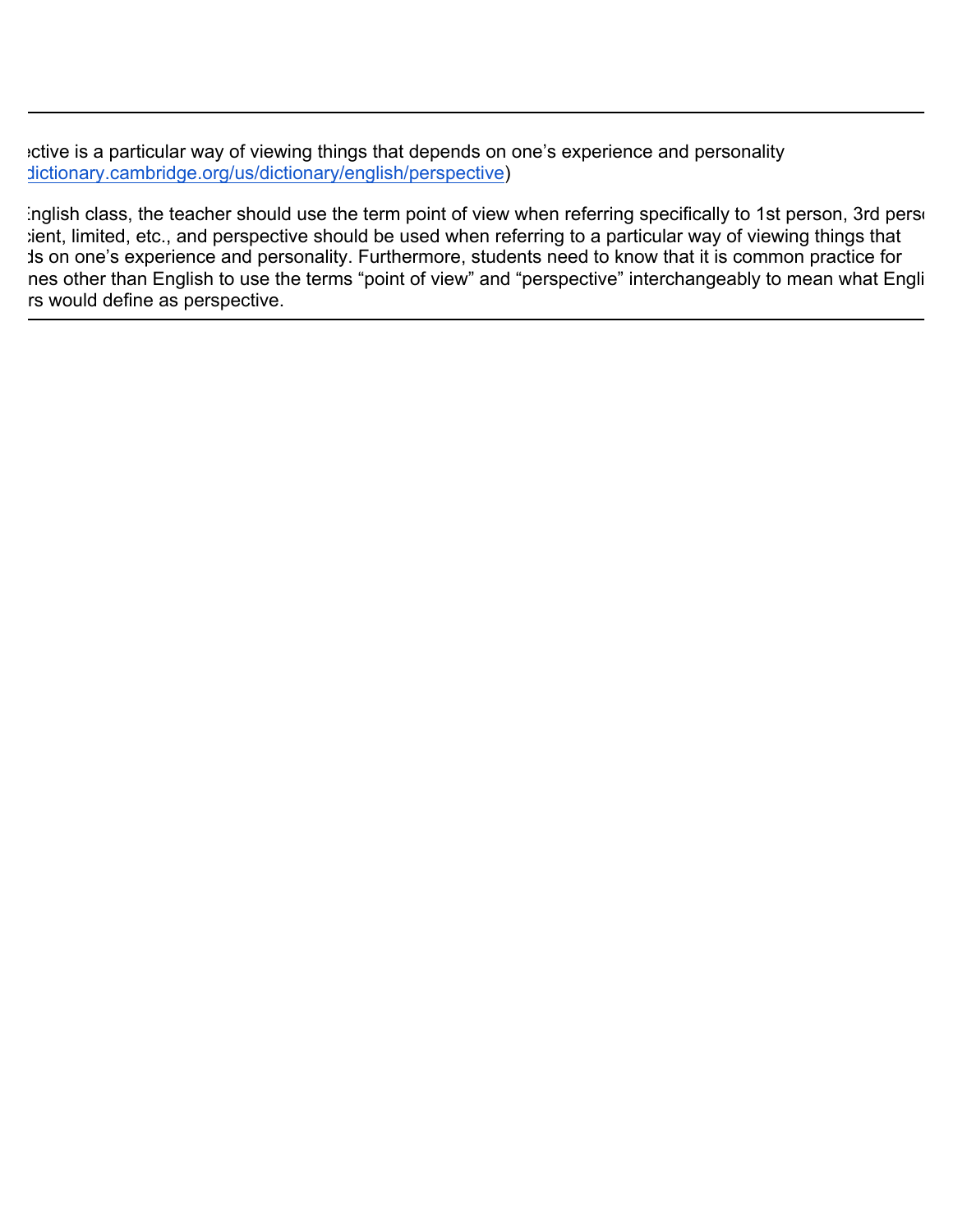# **Grades 9-10-Reading Standards for Informational Integration of Knowledge and Ideas RI.7** Analyze various accounts of a subject told in different mediums (e.g., a person's life story in both prin and *multimedia*), determining which details are emphasized in each account.

#### **Teacher Note**

 $).7$ 

edia fall into one of five main categories and use varied techniques for digital formatting. One or any combina content can be used to enhance your website or social media platform. The five main categories are text, es, animation (including interactive elements), audio, video.

| 0.8  | Analyze and evaluate the argument and specific claims in a text, assessing whether the reasoning is<br>valid and the evidence is relevant and sufficient; identify false statements and fallacious reasoning.                                                                                                                               |
|------|---------------------------------------------------------------------------------------------------------------------------------------------------------------------------------------------------------------------------------------------------------------------------------------------------------------------------------------------|
| .9   | Analyze documents of historical and literary significance, including U.S. documents when appropriate<br>noting how they address related themes and concepts.                                                                                                                                                                                |
|      | <b>Range of Reading and Level of Text Complexity</b>                                                                                                                                                                                                                                                                                        |
| 0.10 | By the end of Grade 9, read and comprehend literary nonfiction in the Grades 9-10 text complexity ba<br>proficiently, with scaffolding as needed at the high end of the range. By the end of Grade 10, read an<br>comprehend literary nonfiction at the high end of the Grades 9-10 text complexity band independently<br>and proficiently. |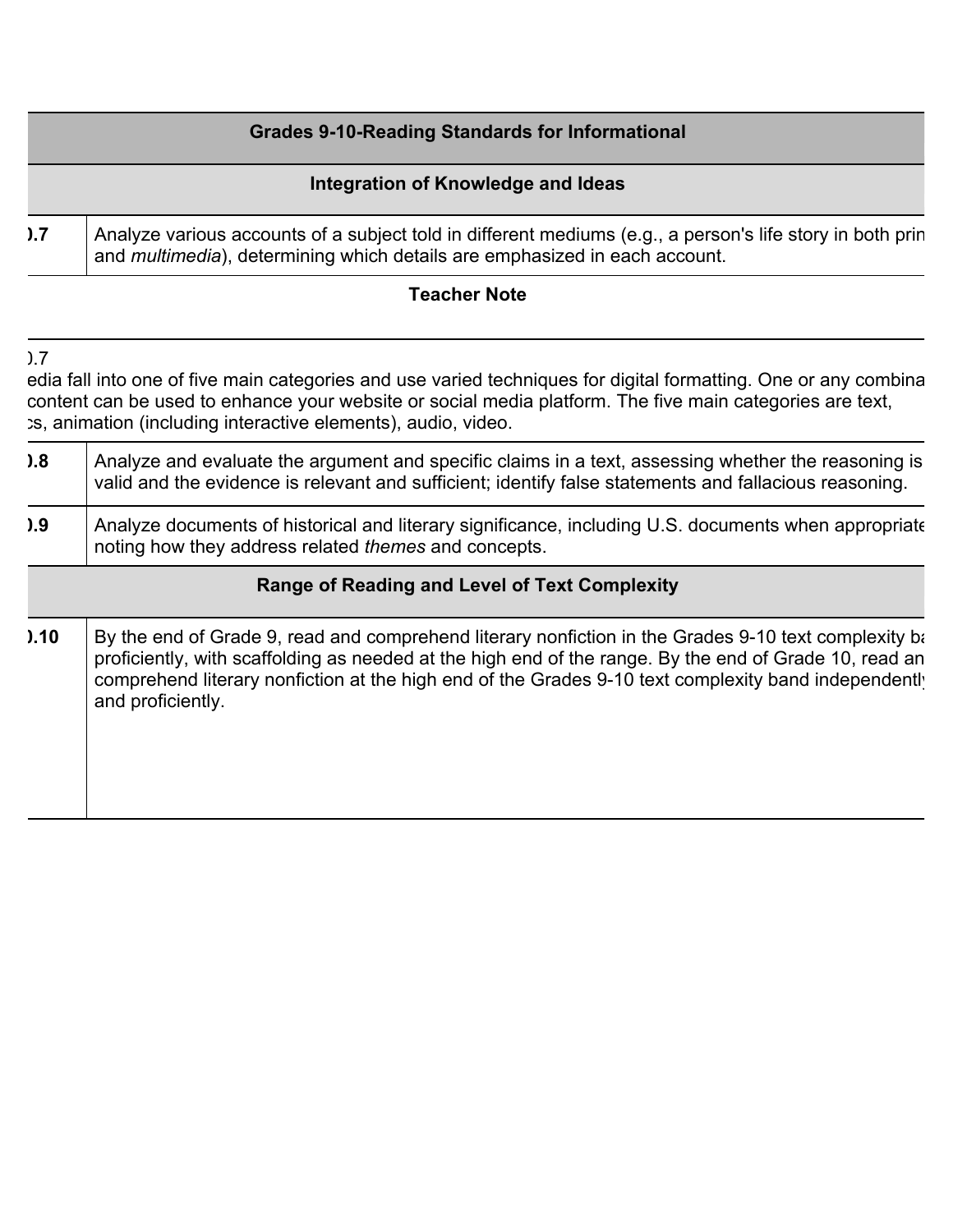#### $0.10$

iled explanation of the three dimensions of text complexity may be found at the following link: /ww.corestandards.org/wp-content/uploads/Appendix-A-New-Research-on-Text-Complexity.pdf

t with text complexity quantitative measures by grade band may be found at the following link: /ww.corestandards.org/wp-content/uploads/Appendix-A-New-Research-on-Text-Complexity.pdf#page=4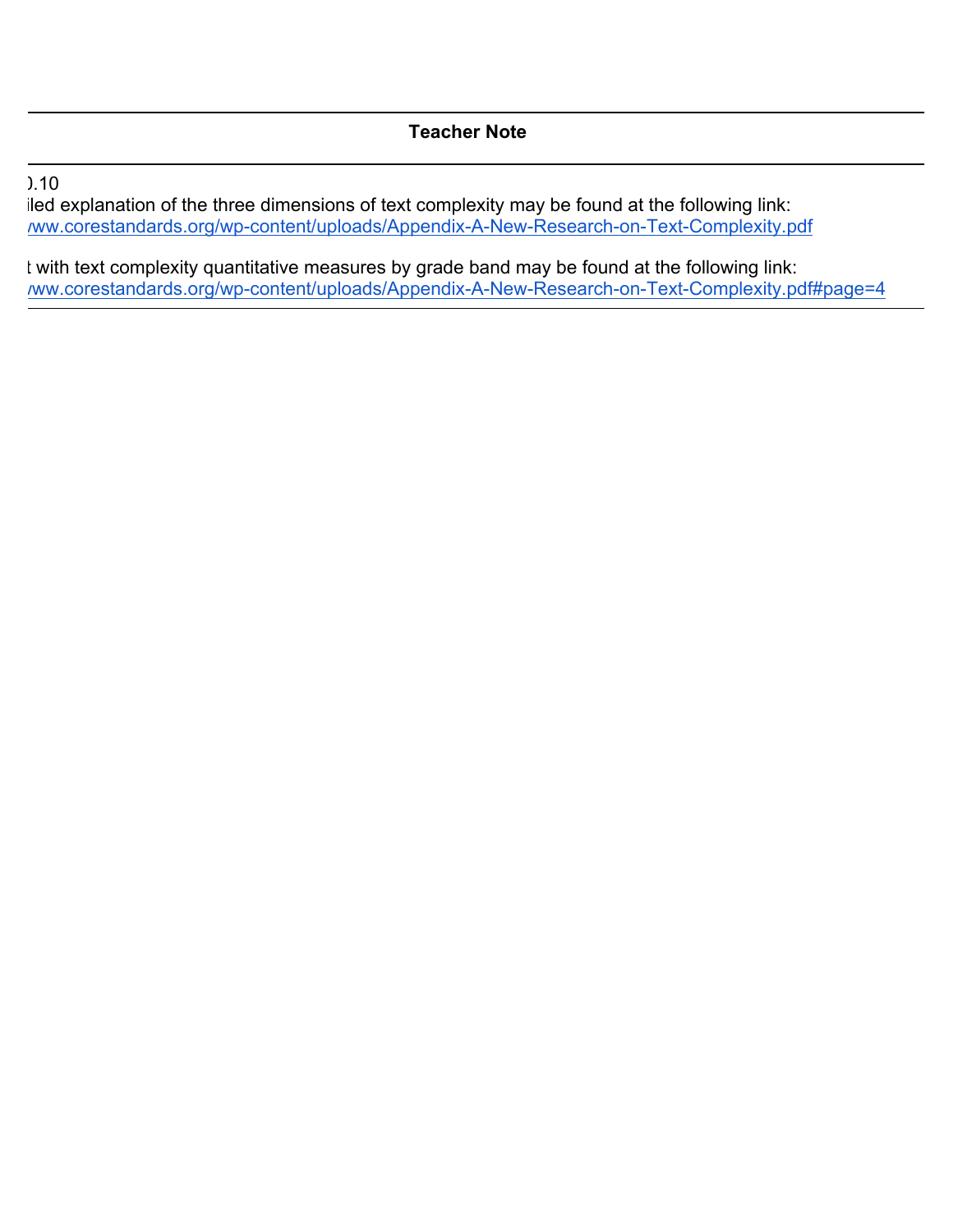# **Arkansas Anchor Standards for Writing**

andards on the following pages define what students should understand and be able to do by the end of the or grade span. They correspond to the Arkansas College and Career Readiness (CCR) anchor standards by number. The CCR and grade-specific standards are necessary complements--the former providing broad rds, the latter providing additional specificity--that together define the skills and understandings that all studer emonstrate.

#### **These** and Purposes

Write arguments to support claims when analyzing substantive topics or texts using valid reasoning and releval sufficient evidence.

Write informative/explanatory texts to examine and convey complex ideas and information clearly and accurately through the effective selection, organization, and analysis of content.

Write narratives to develop real or imagined experiences or events using effective technique, well-chosen det and well-structured event sequences.

#### **Production and Distribution of Writing**

Produce clear and coherent writing in which the development, organization, and style are appropriate to task, purpose, and audience.

Develop and strengthen writing as needed by planning, revising, editing, rewriting, or trying a new approach. Use technology, including the Internet, to produce and publish writing and to interact and collaborate with oth

#### **rch to Build and Present Knowledge**

7. Conduct short as well as more sustained research projects based on focused questions, demonstrating understanding of the subject under investigation.

Gather relevant information from multiple print and digital sources, assess the credibility and accuracy of eac source, and integrate the information while avoiding plagiarism.

Draw evidence from literary and/or informational texts to support analysis, reflection, research, and synthesis.

#### *<u>of Writing</u>*

Write routinely over extended time frames (time for research, reflection, and revision) and shorter time frames single sitting or a day or two) for a range of tasks, purposes, and audiences.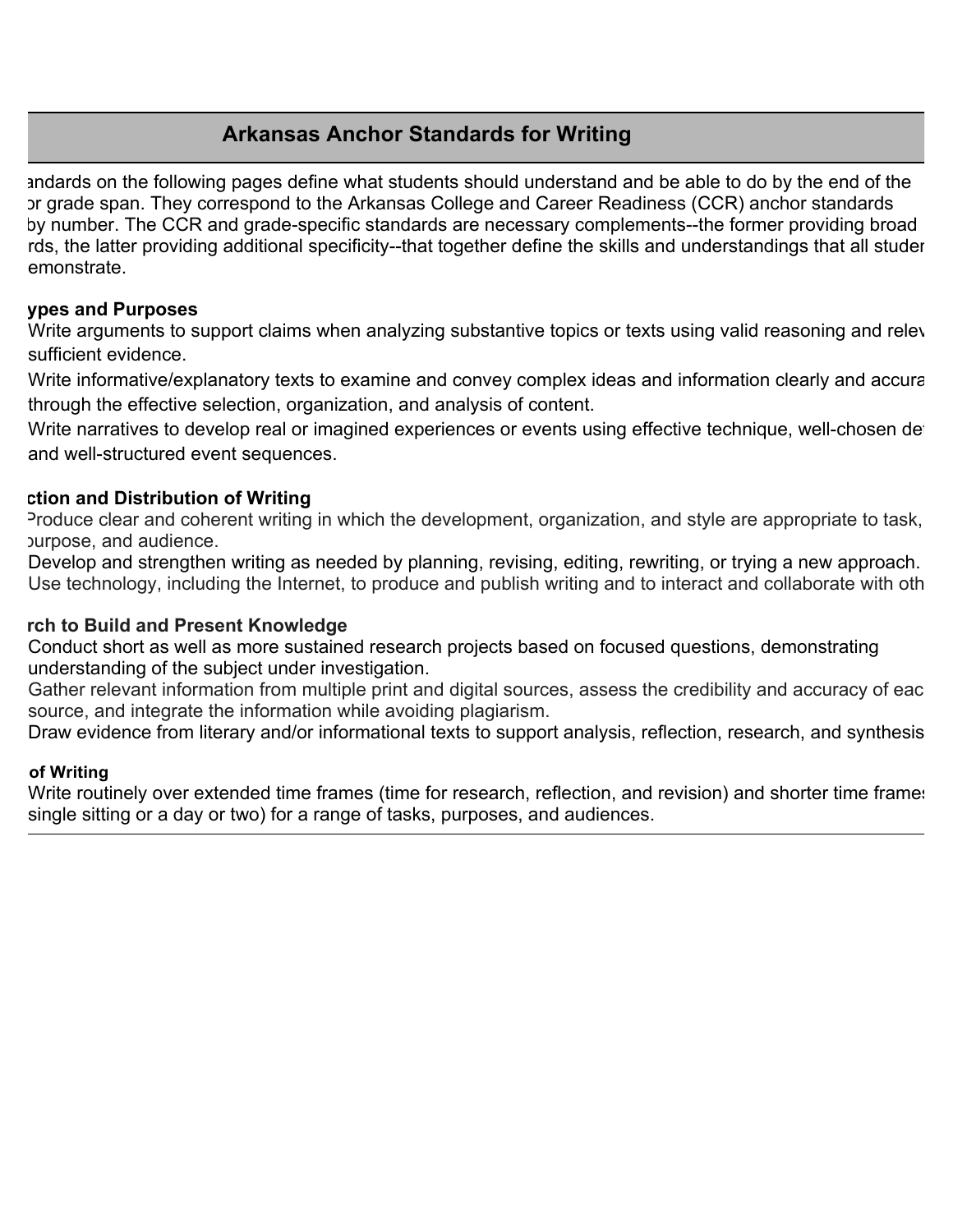#### **Note on Range and Content of Student Writing Grades 6-12**

Idents, writing is a key means of asserting and defending claims, showing what they know about a subject, ard ring what they have experienced, imagined, thought, and felt. To be college- and career- ready writers, student ake task, purpose, and audience into careful consideration, choosing words, information, structures, and s deliberately. They need to know how to combine elements of different kinds of writing--for example, to use ve strategies within argument and explanation within narrative--to produce complex and nuanced writing. The need to be able to use technology strategically when creating, refining, and collaborating on writing. They have to e adept at gathering information, evaluating sources, and citing material accurately, reporting findings from search and analysis of sources in a clear and cogent manner. They must have the flexibility, concentration, ency to produce high-quality first-draft text under a tight deadline as well as the capacity to revisit and make ements to a piece of writing over multiple drafts when circumstances encourage or require it.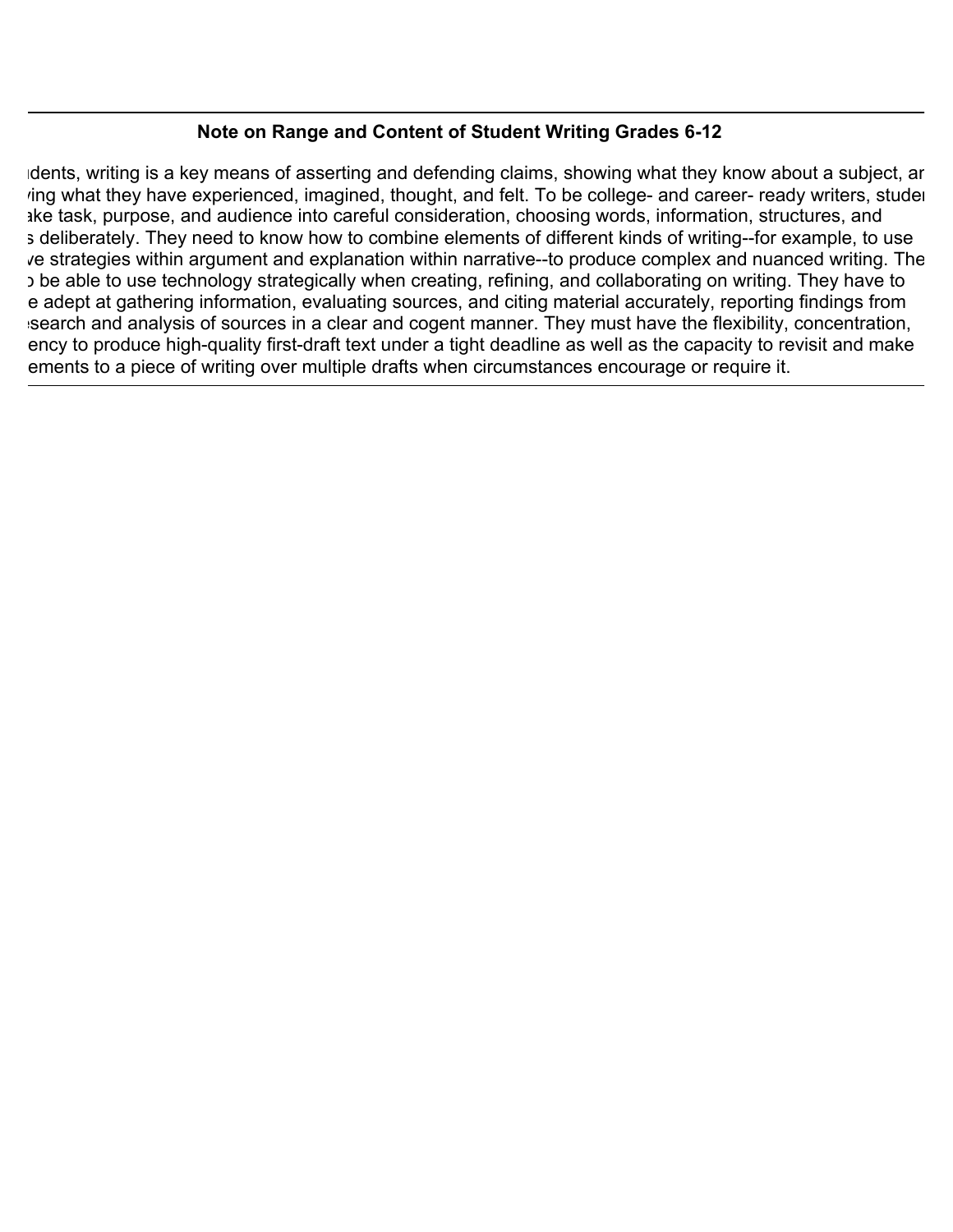| <b>Grades 9-10-Writing Standards</b>                                                                                                                                                                                                            |  |  |
|-------------------------------------------------------------------------------------------------------------------------------------------------------------------------------------------------------------------------------------------------|--|--|
| <b>Text Types and Purposes</b>                                                                                                                                                                                                                  |  |  |
| Write arguments to support claims in an analysis of substantive topics or texts, using valid reason<br>and relevant and sufficient evidence.                                                                                                    |  |  |
| Introduce precise claim(s), distinguish the claim(s) from alternate or opposing claims, and create<br>organization that establishes clear relationships among claim(s), counterclaims, reasons, and<br>evidence.                                |  |  |
| Develop claim(s) and counterclaims fairly, supplying relevant evidence and commentary for each<br>while pointing out the strengths and limitations of both in a manner that anticipates the audience's<br>knowledge level and concerns.         |  |  |
| Use words, phrases, and clauses to link the major sections of the text, create cohesion, and clarif<br>the relationships between claim(s) and reasons, reasons and evidence, and claim(s) and<br>counterclaims; include commentary for support. |  |  |
| Establish and maintain an appropriate format, formal style, and objective <i>tone</i> within the norms ar<br>conventions of the discipline.                                                                                                     |  |  |
|                                                                                                                                                                                                                                                 |  |  |

## $0.1.D$

s the author's attitude towards the subject, characters or situation (e.g., amused, sad, angry, etc.).

| 0.1.E | Provide an appropriate concluding statement or section that supports the argument presented.                                                                                                     |
|-------|--------------------------------------------------------------------------------------------------------------------------------------------------------------------------------------------------|
| .2    | Write informative/explanatory texts to examine and convey complex ideas, concepts, and informa<br>clearly and accurately through the effective selection, organization, and analysis of content. |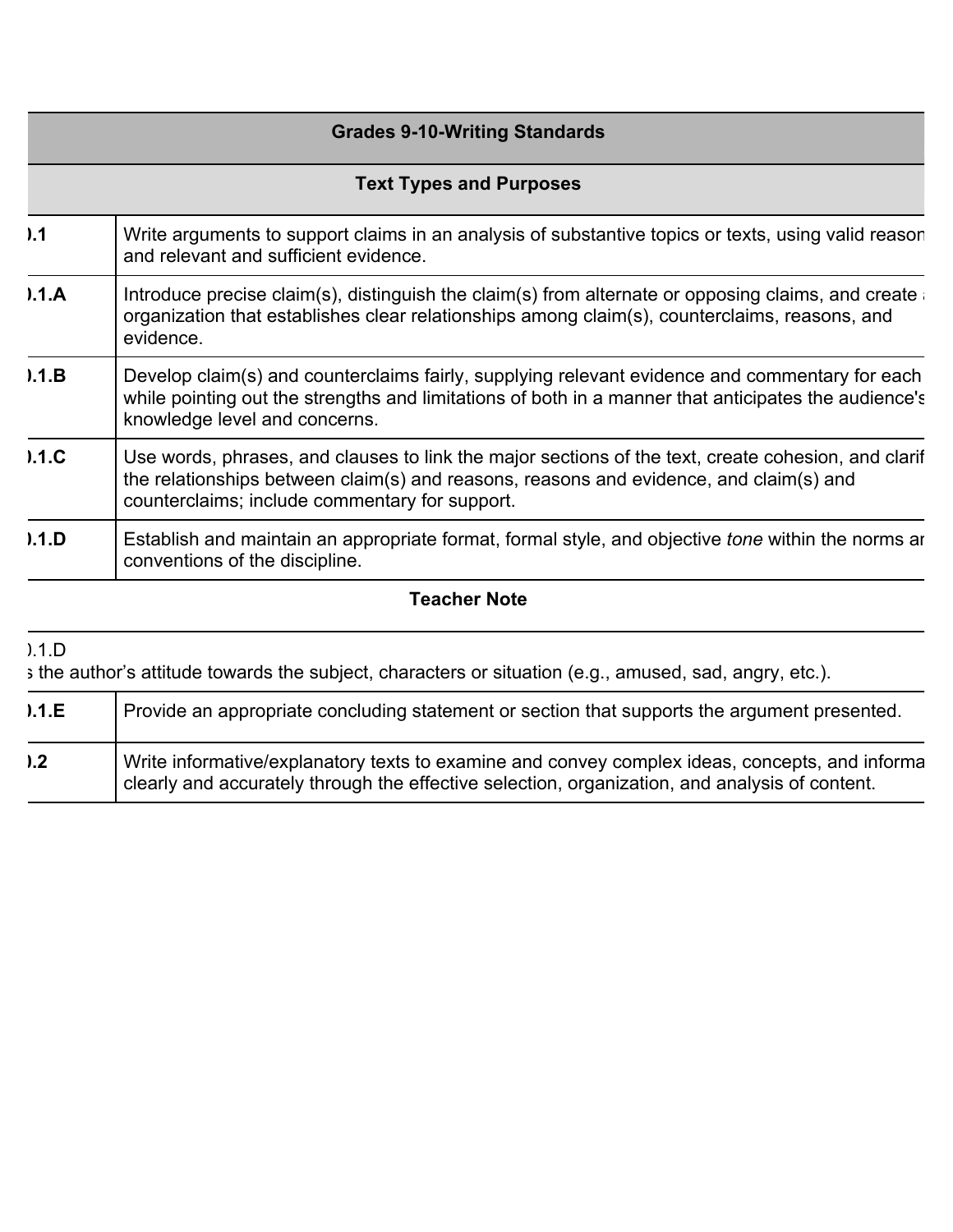| 0.2.A | Introduce a topic; organize complex ideas, concepts, and information to make important connection      |
|-------|--------------------------------------------------------------------------------------------------------|
|       | and distinctions; include appropriate text features (e.g., captions, headings), graphics (e.g., figure |
|       | tables), and/or <i>multimedia</i> .                                                                    |

#### $0.2.A$

edia fall into one of five main categories and use varied techniques for digital formatting. One or any combina content can be used to enhance your website or social media platform. The five main categories are text,  $x<sub>s</sub>$ , animation (including interactive elements), audio, video.

atures should be presented in a systematic way within an aligned curriculum.

| 0.2.B | Develop the topic with well-chosen, relevant, and sufficient facts, extended definitions, concrete<br>details, quotations, commentary, or other information and examples appropriate to the audience's<br>knowledge of the topic. |
|-------|-----------------------------------------------------------------------------------------------------------------------------------------------------------------------------------------------------------------------------------|
| 0.2.C | Use appropriate and varied transitions to link the major sections of the text, create cohesion, and<br>clarify the relationships among complex ideas and concepts.                                                                |
| 0.2.D | Use precise language and domain-specific vocabulary to manage the complexity of the topic.                                                                                                                                        |

#### **Teacher Note**

 $|2|$ 

e language is specific and non-vague language that spells out relationships between ideas, leading readers to d conclusion.

standards refer to two types of vocabulary words. The terminology is based in Isabel Beck's work. General nic vocabulary refers to words words that can be used across the disciplines (e.g., surface, determine). Domai s words are terms that are used within a particular discipline (e.g., personification, circulatory system, DNA, tr explorer, density, time signature). Information about these vocabulary types may be found at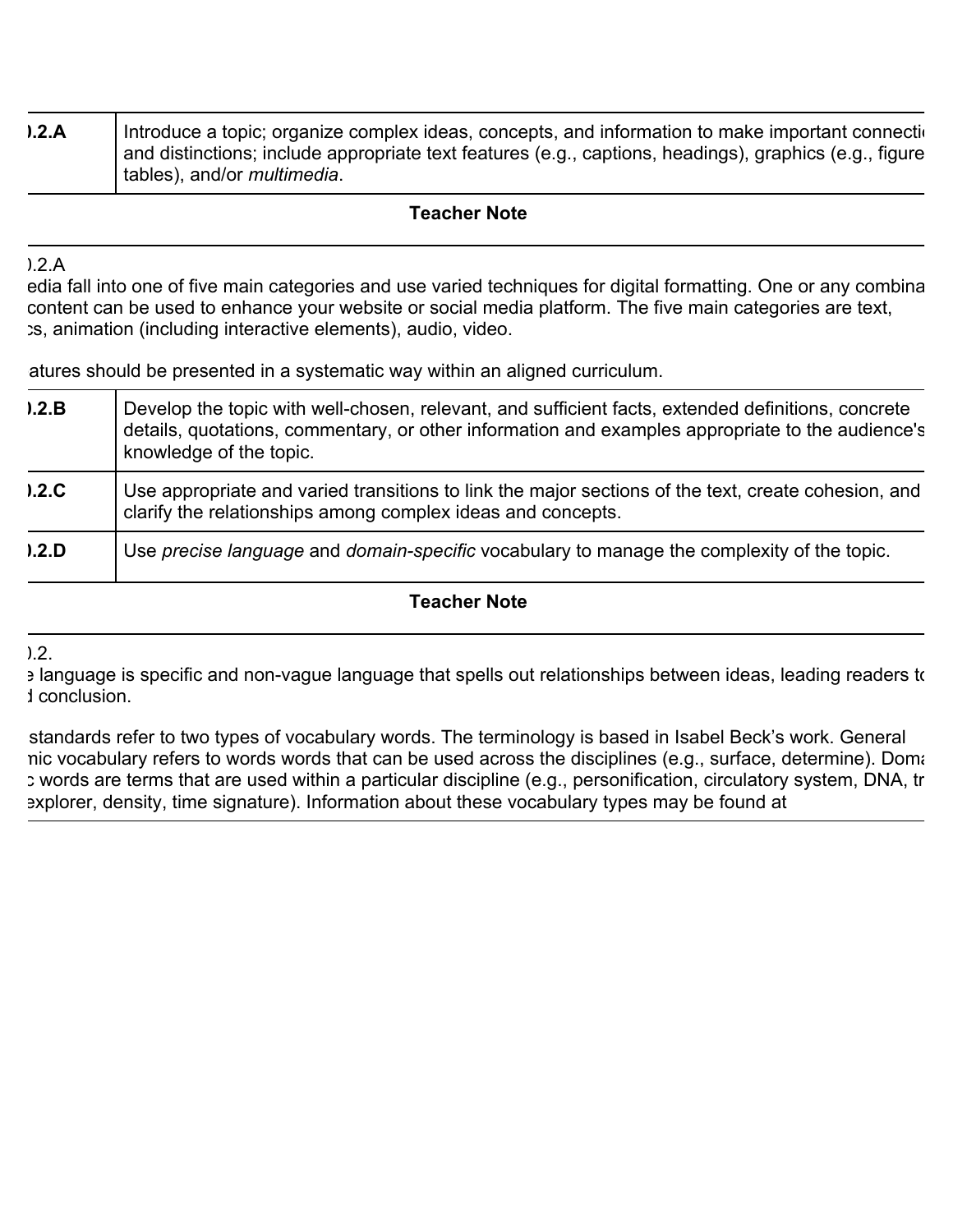www.corestandards.org/assets/Appendix\_A.pdf#page=33)

| 0.2.E | Establish and maintain an appropriate format, formal style, and objective tone within the norms ar |
|-------|----------------------------------------------------------------------------------------------------|
|       | I conventions of the discipline.                                                                   |

#### **Teacher Note**

## s the author's attitude towards the subject, characters or situation (e.g., amused, sad, angry, etc.).

| 0.2.F | Provide an appropriate concluding statement or section that supports the information or explanati<br>presented (e.g., articulating implications or the significance of the topic).                                                             |
|-------|------------------------------------------------------------------------------------------------------------------------------------------------------------------------------------------------------------------------------------------------|
| .3    | Write narratives to develop real and/or imagined experiences or events using effective technique,<br>well-chosen details, and well-structured event sequences.                                                                                 |
| 1.3.A | Engage and orient the reader by setting out a problem, situation, or observation, establishing one<br>more points of view/perspectives, and introducing a narrator and/or characters; create a smooth<br>progression of experiences or events. |

#### **Teacher Note**

 $3A$ 

 $0.2<sub>E</sub>$ 

standard, the teacher will address both point of view and *perspective*.

portant to clarify the terms "point of view" and "perspective" for students.

If view is the position of the narrator in relation to the story (e.g., first person, third person) and is instrumental lating the reader's understanding of the narrative. In a way, the point of view can allow or withhold the reader  $\frac{1}{2}$  into the greater reaches of the story. Two of the most common point of view techniques are the first person, n the story is told by the narrator from his or her standpoint and the third person wherein the narrator does no n the events of the story and tells the story by referring to all characters and places in the third person with th pronouns and proper nouns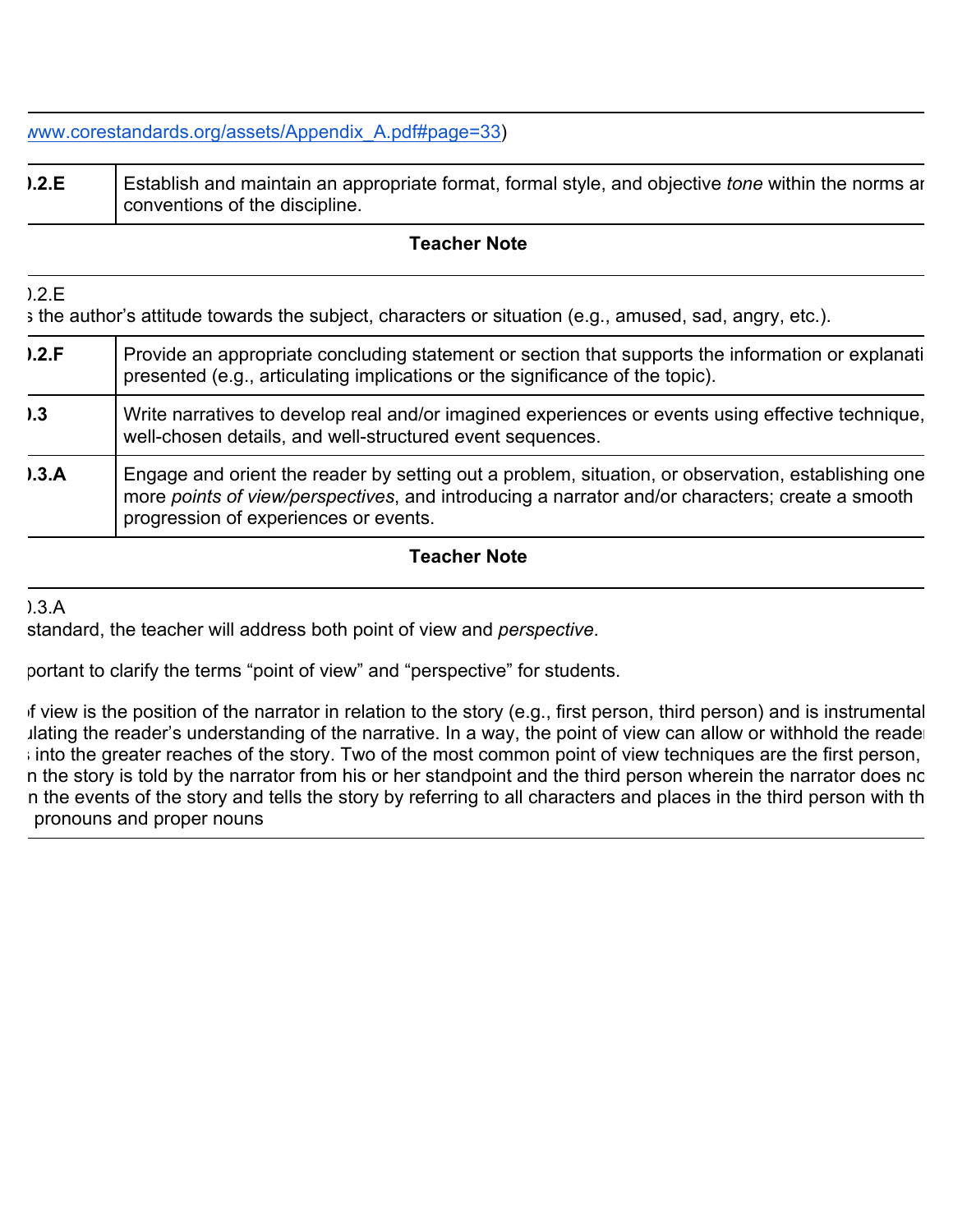iterary-devices.com/content/point-view)

ective is a particular way of viewing things that depends on one's experience and personality dictionary.cambridge.org/us/dictionary/english/perspective).

inglish class, the teacher should use the term point of view when referring specifically to 1st person, 3rd person ient, limited, etc., and perspective should be used when referring to a particular way of viewing things that Is on one's experience and personality. Furthermore, students need to know that it is common practice for nes other than English to use the terms "point of view" and "perspective" interchangeably to mean what Engli rs would define as perspective.

| 1.3.B | Use narrative techniques, such as dialogue, pacing, description, reflection, and multiple plot lines<br>develop experiences, events, and/or characters. |
|-------|---------------------------------------------------------------------------------------------------------------------------------------------------------|
| 1.3.C | Use a variety of techniques to sequence events so that they build on one another, creating<br>coherence.                                                |

#### **Teacher Note**

 $0.3<sub>c</sub>$ 

cplanation is not intended to be exhaustive but rather to provide clarification for this standard. A sequence of can be organized in a variety of ways such as order of impression, order of importance, spatially, or temporal ional words such as first, next, last, adjacent to, beyond, below, between should be used to connect the ideas riate for the organizational strategy.

ral means of or relating to time (e.g., first, last, before, after, next, then, prior to, afterward, as soon as). See standard

means of or relating to space (e.g., beside, nearby, adjacent to, left, right, above, below, between)

| 1.3.D | Use precise words, phrases, and details, as well as sensory language, to convey a vivid picture o<br>experiences, events, setting, and/or characters. |
|-------|-------------------------------------------------------------------------------------------------------------------------------------------------------|
|       |                                                                                                                                                       |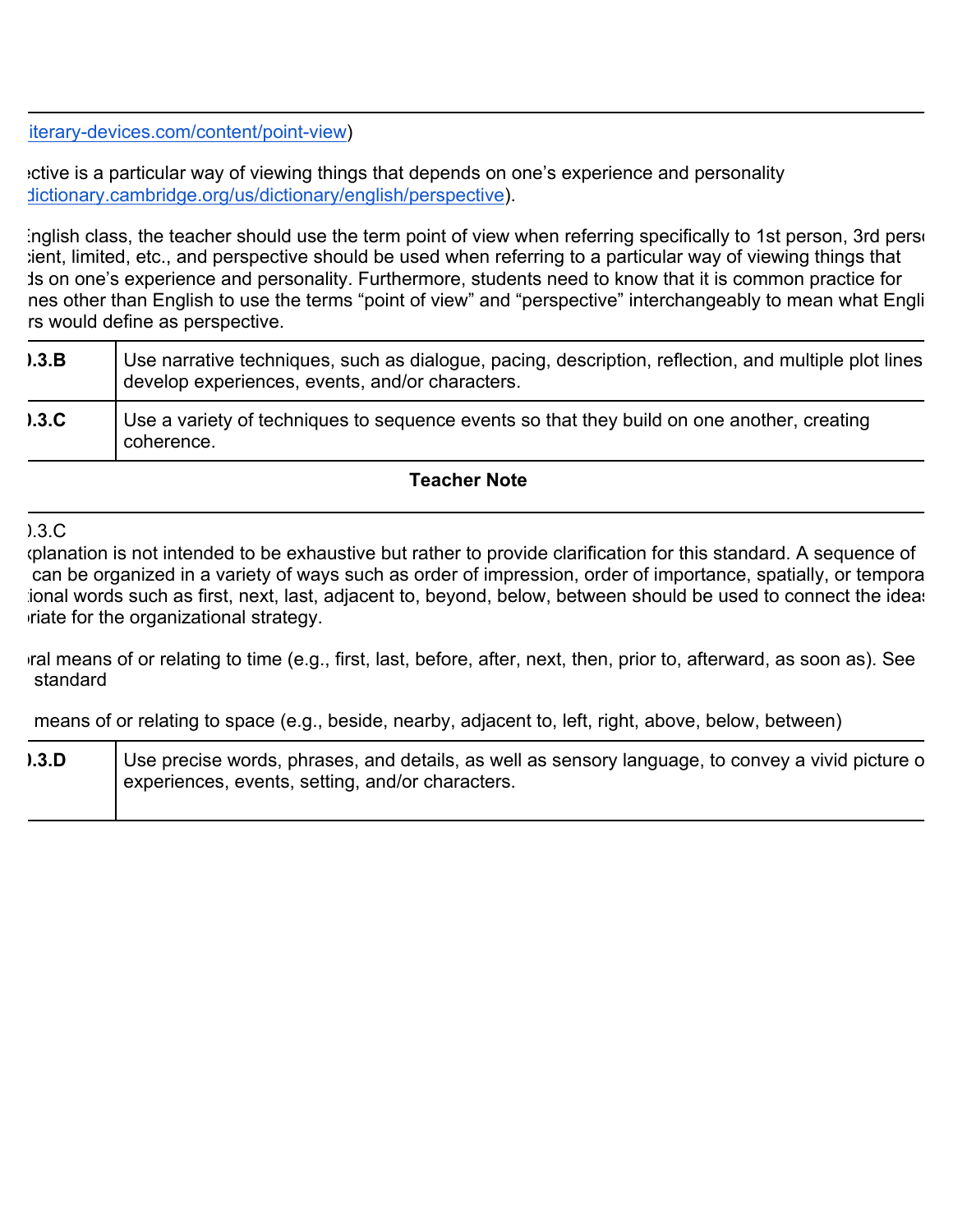|                                   | <b>Teacher Note</b>                                                                                                          |
|-----------------------------------|------------------------------------------------------------------------------------------------------------------------------|
| 0.3 <sub>0</sub><br>d conclusion. | E language is specific and non-vague language that spells out relationships between ideas, leading readers to                |
| 0.3.E                             | Provide a purposeful ending that reflects on what is experienced, observed, or resolved over the<br>course of the narrative. |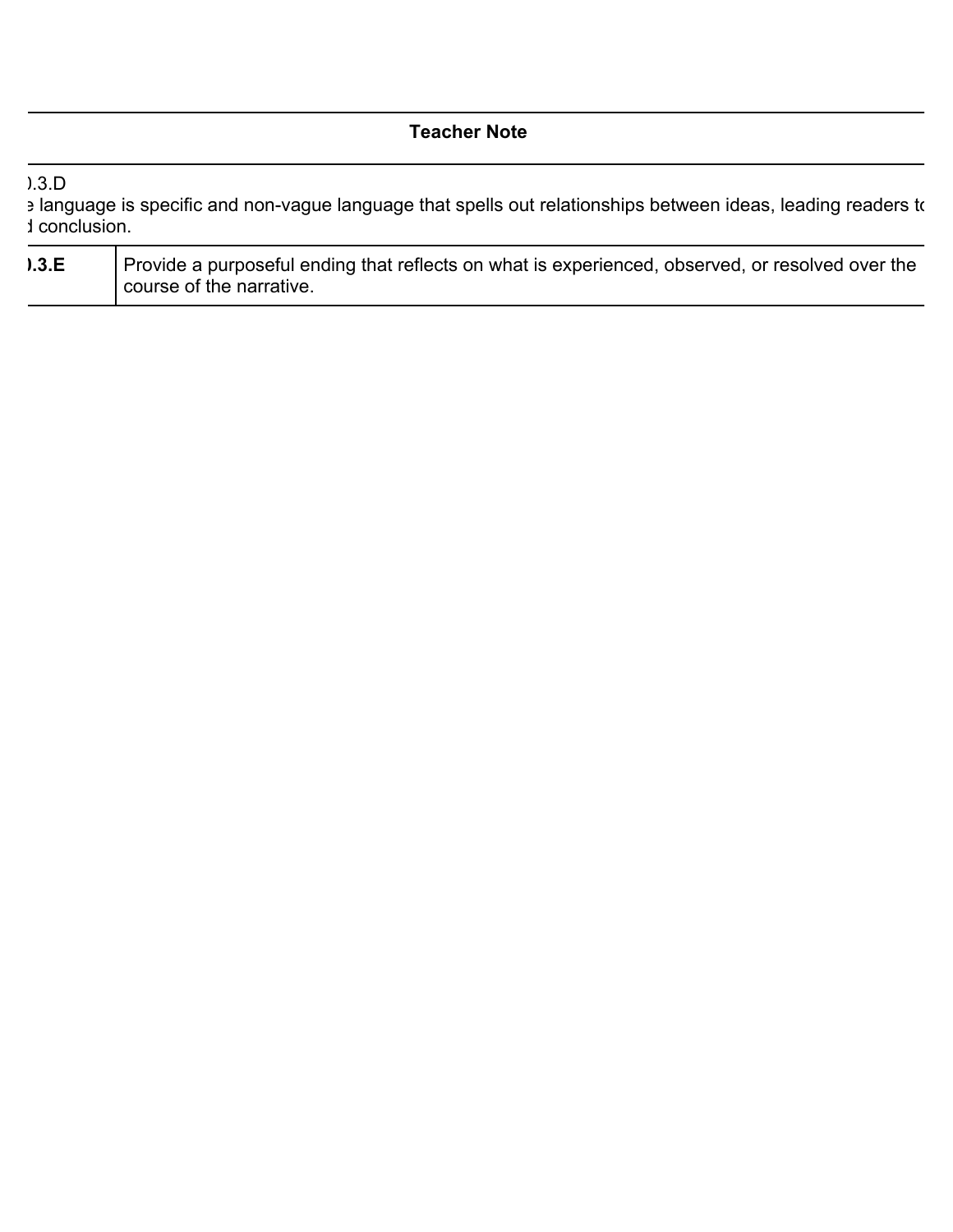|     | <b>Grades 9-10-Writing Standards</b>                                                                                                                                                                                                             |
|-----|--------------------------------------------------------------------------------------------------------------------------------------------------------------------------------------------------------------------------------------------------|
|     | <b>Production and Distribution of Writing</b>                                                                                                                                                                                                    |
| .4  | Produce clear and coherent writing in which the development, organization, and style are appropriate<br>task, purpose, and audience.                                                                                                             |
|     | <b>Teacher Note</b>                                                                                                                                                                                                                              |
| 0.4 | specific expectations for writing types are defined in standards W.9-10.1, W.9-10.2, and W.9-10.3.                                                                                                                                               |
| .5  | Develop and strengthen writing as needed by planning, revising, editing, rewriting, and/or trying a net<br>approach, addressing what is most significant for a specific purpose and audience.                                                    |
|     | <b>Teacher Note</b>                                                                                                                                                                                                                              |
| 0.5 | for conventions should demonstrate command of Language standards 1-3 up to and including Grades 9-10.                                                                                                                                            |
| .6  | Use technology, including the Internet, to produce, publish, and update individual or shared writing<br>products, taking advantage of technology's capacity to link to other information and to display information<br>flexibly and dynamically. |
|     |                                                                                                                                                                                                                                                  |

ng writing products includes providing a new document that has been revised or edited from a previous draft.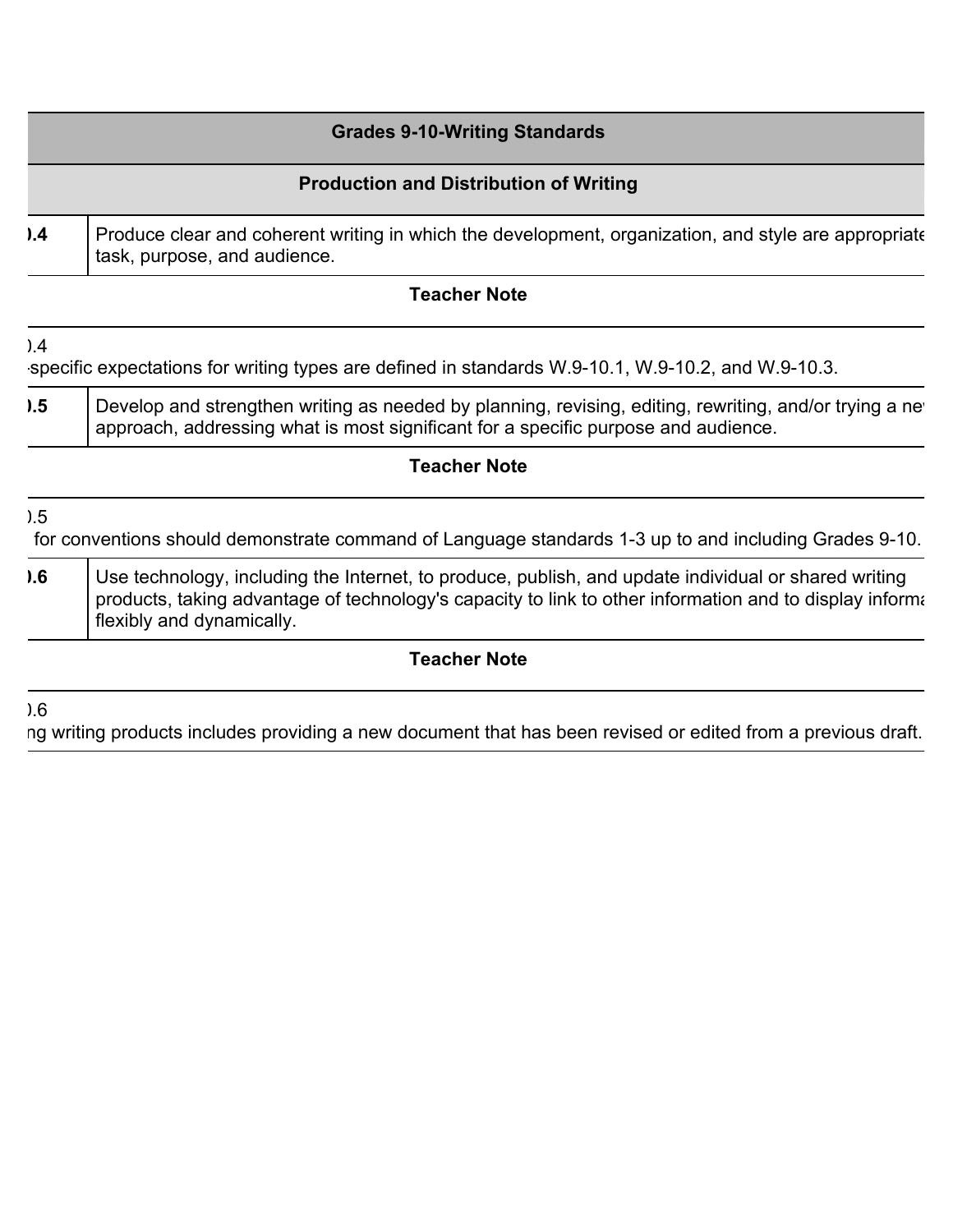|                                                | <b>Grades 9-10-Writing Standards</b>                                                                                                                                                                                                                                                                                                                |  |
|------------------------------------------------|-----------------------------------------------------------------------------------------------------------------------------------------------------------------------------------------------------------------------------------------------------------------------------------------------------------------------------------------------------|--|
| <b>Research to Build and Present Knowledge</b> |                                                                                                                                                                                                                                                                                                                                                     |  |
| .7                                             | Conduct short as well as more sustained research projects to answer a question (including a self-<br>generated question) or solve a problem; narrow or broaden the inquiry when appropriate; synthesize<br>multiple sources on the subject, demonstrating understanding of the subject under investigation.                                         |  |
| 0.8                                            | Gather relevant information from multiple credible print and digital sources, using advanced searches<br>effectively.<br>• Assess the usefulness of each source in answering the research question.<br>Integrate information into the text selectively to maintain the flow of ideas, avoiding plagiarism<br>Follow a standard format for citation. |  |
| .9                                             | Draw evidence from literary and/or informational texts to support analysis, reflection, research, and<br>synthesis.                                                                                                                                                                                                                                 |  |
| 0.9.A                                          | Apply Grades 9-10 Reading standards to literature (e.g., "Analyze how an author draws on and<br>transforms source material in a specific work [e.g., how Shakespeare treats a theme or topic from Ov<br>or the Bible or how a later author draws on a play by Shakespeare].").                                                                      |  |
| 0.9.B                                          | Apply Grades 9-10 Reading standards to informational texts (e.g., "Delineate and evaluate the argun<br>and specific claims in a text, assessing whether the reasoning is valid and the evidence is relevant and<br>sufficient; identify false statements and fallacious reasoning.").                                                               |  |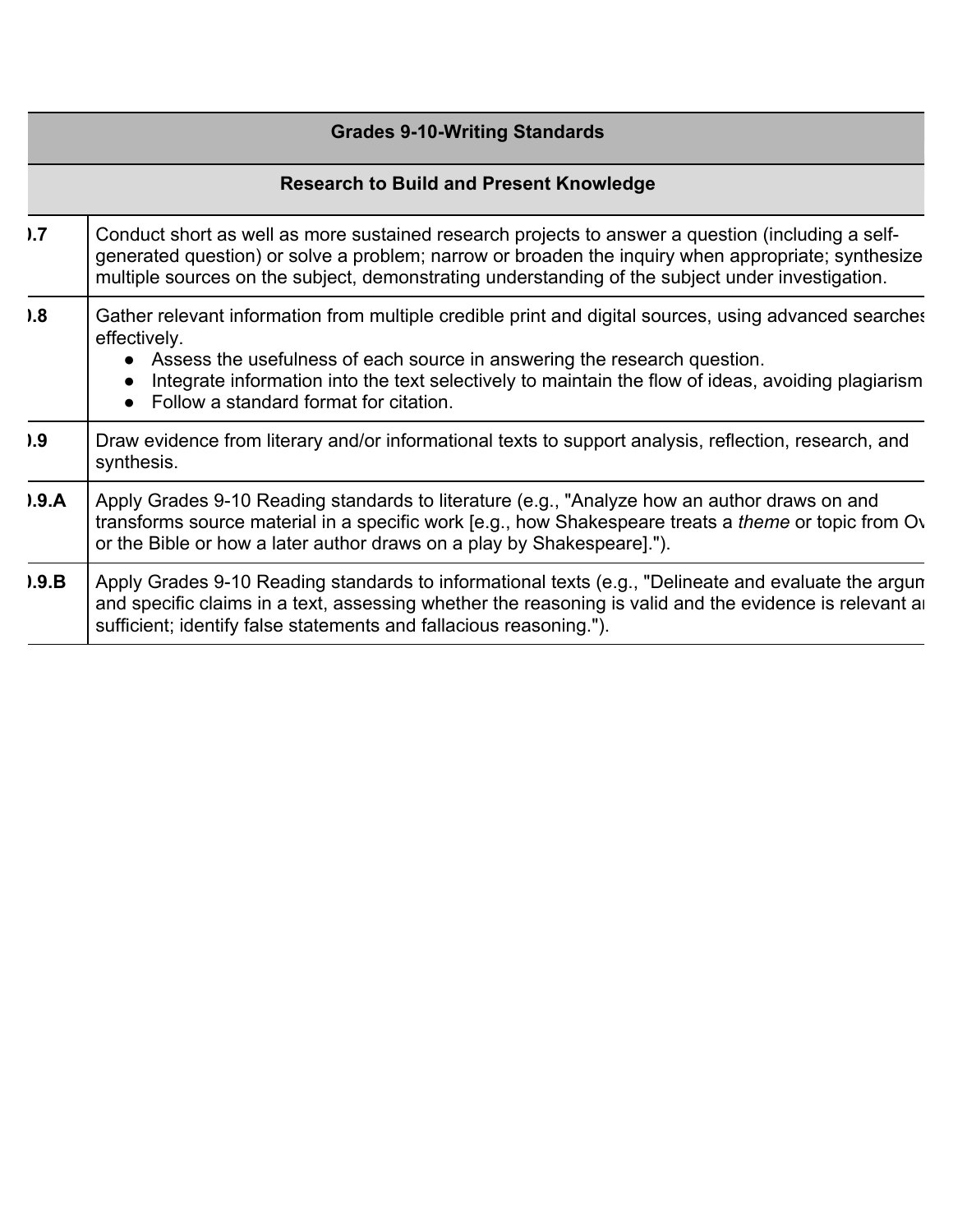| <b>Grades 9-10-Writing Standards</b> |                                                                                                                                                                                                     |
|--------------------------------------|-----------------------------------------------------------------------------------------------------------------------------------------------------------------------------------------------------|
| <b>Range of Writing</b>              |                                                                                                                                                                                                     |
| 0.10                                 | Write routinely over extended time frames (time for research, reflection, and revision) and shorter tim<br>frames (a single sitting or a day or two) for a range of tasks, purposes, and audiences. |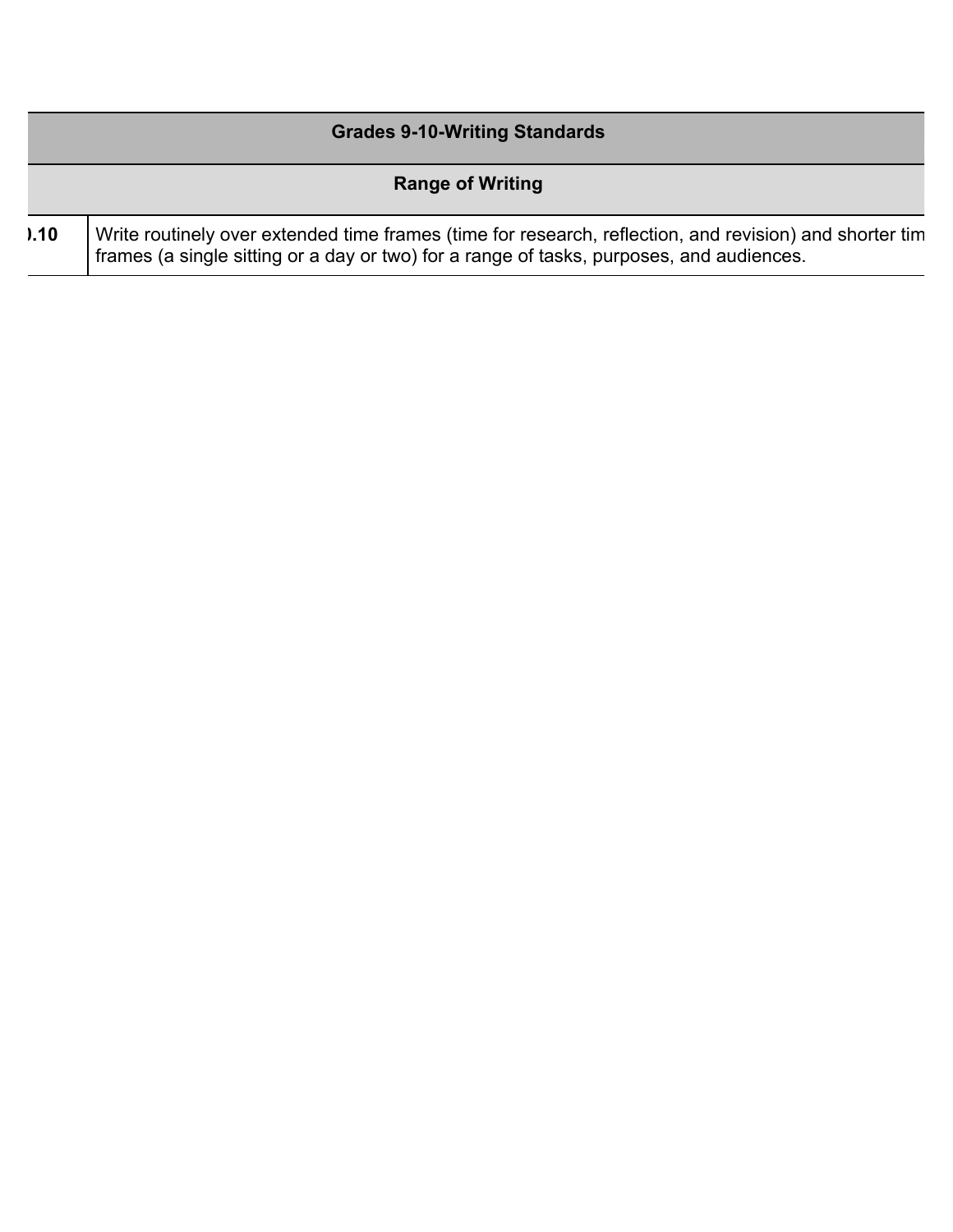# **Arkansas Anchor Standards for Speaking and Listening**

Indards on the following pages define what students should understand and be able to do by the end of the In grade span. They correspond to the Arkansas College and Career Readiness (CCR) anchor standards below iber. The CCR and grade-specific standards are necessary complements--the former providing broad rds, the latter providing additional specificity--that together define the skills and understandings that all studer emonstrate.

#### **Collaboration and Collaboration**

Prepare for and participate effectively in a range of conversations and collaborations with diverse partners, building on others' ideas and expressing their own clearly and persuasively.

Integrate and evaluate information presented in diverse media such as visual, quantitative, and oral. Evaluate a speaker's perspective, reasoning, and use of evidence and rhetoric.

#### **Presentation of Knowledge and Ideas**

Present information, findings, and supporting evidence with organization, development, and style appropriate task, purpose, and audience so that listeners can follow the line of reasoning.

Make strategic use of digital media and visual displays of data to express information and enhance understar of presentations.

Adapt speech to a variety of contexts and communicative tasks, demonstrating command of formal English w indicated or appropriate.

#### **Note on Range and Content of Student Speaking and Listening Grades 6-12**

ome college and career ready, students must have ample opportunities to take part in a variety of rich, red conversations--as part of a whole class, in small groups, and with a partner--built around important conter jus domains. They must be able to contribute appropriately to these conversations, to make comparisons and its, and to analyze and synthesize a multitude of ideas in accordance with the standards of evidence riate to a particular discipline. Whatever their intended major or profession, high school graduates will depend on their ability to listen attentively to others so that they are able to build on others' meritorious ideas while sing their own clearly and persuasively.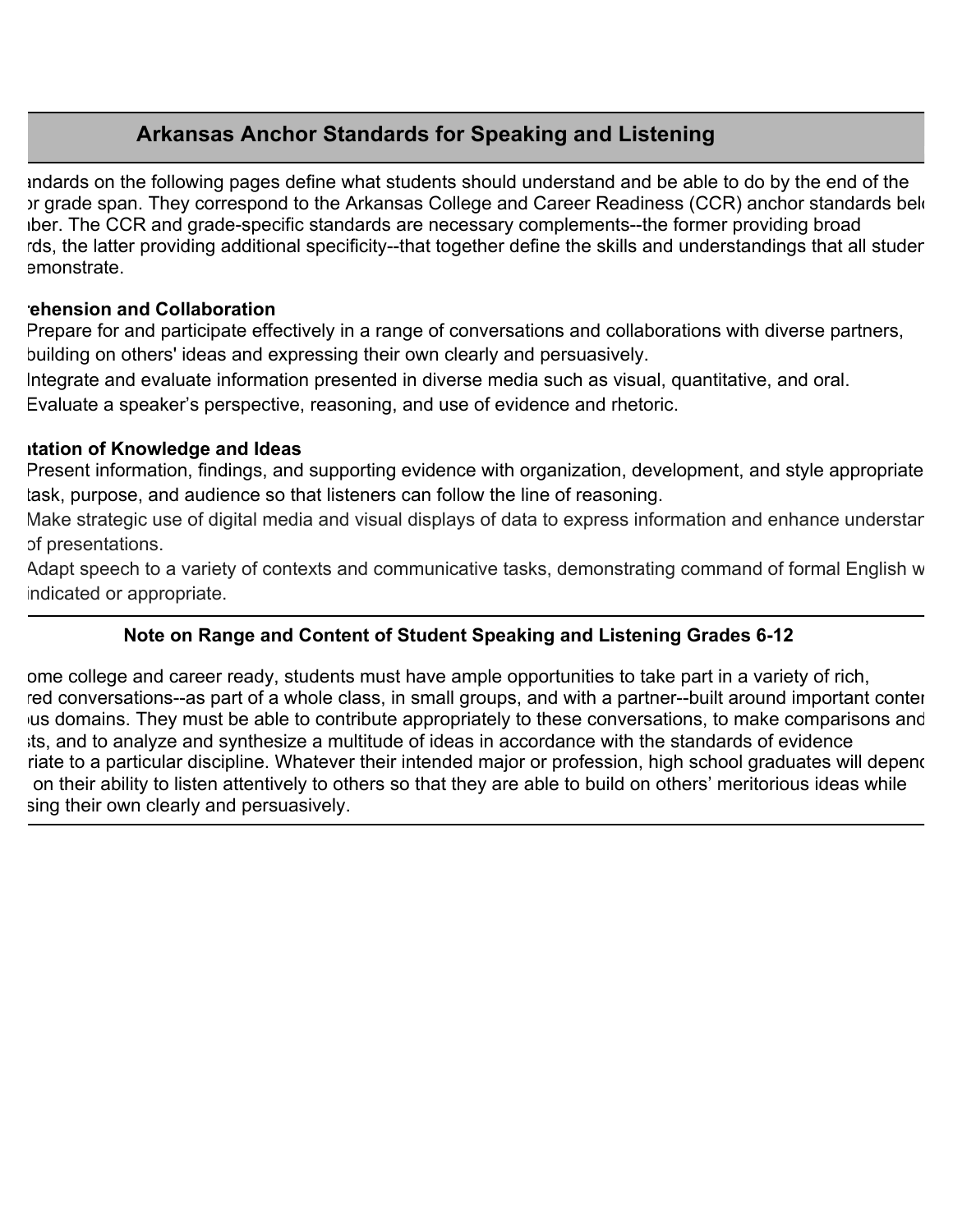chnologies have broadened and expanded the role that speaking and listening play in acquiring and sharing dge and have tightened their link to other forms of communication. The Internet has accelerated the speed at connections between speaking, listening, reading, and writing can be made, requiring that students be ready to e modalities nearly simultaneously. Technology itself is changing quickly, creating a new urgency for studers daptable in response to change.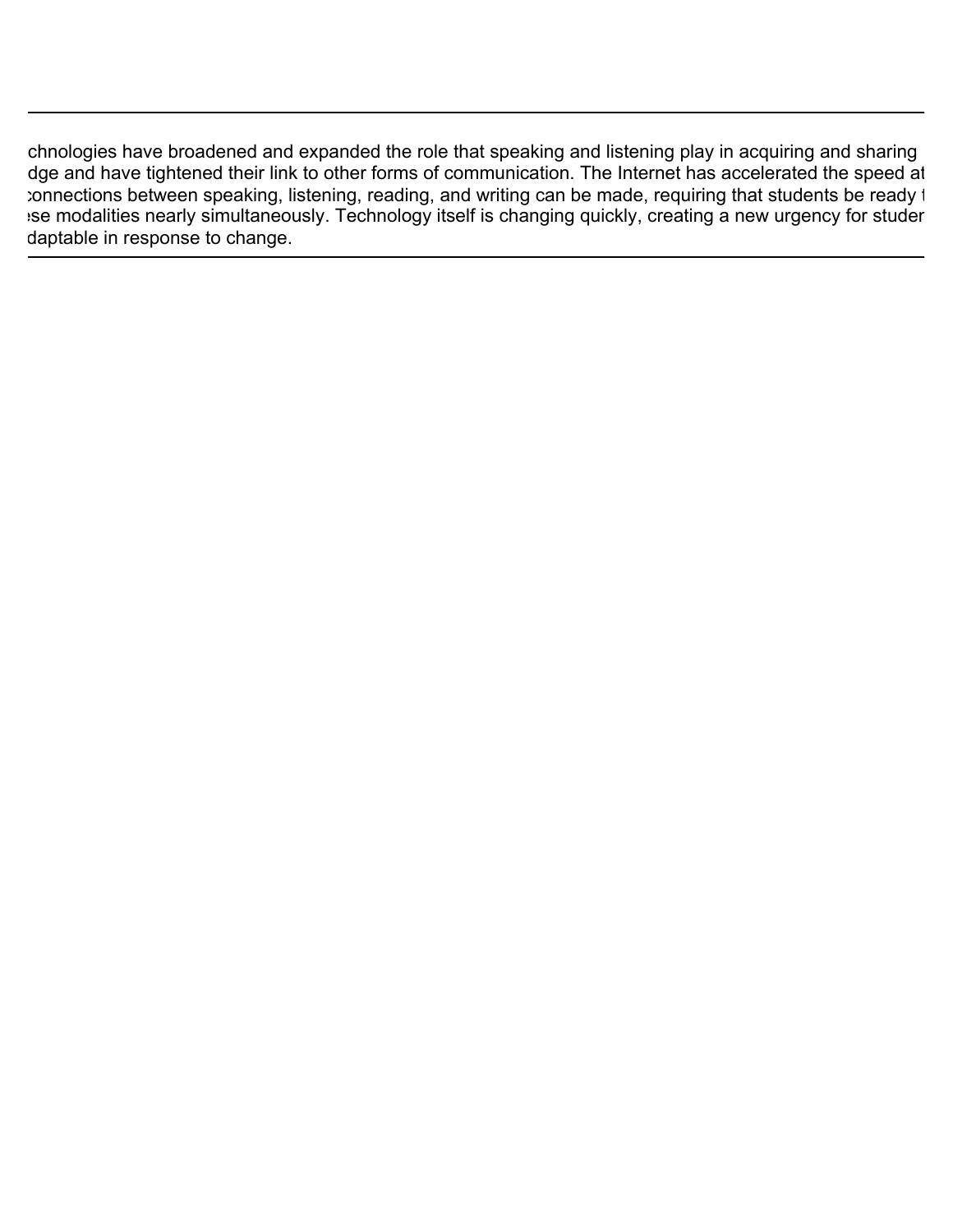# **Grades 9-10-Speaking and Listening Standards Comprehension and Collaboration 0.1** | Initiate and participate effectively in a range of *collaborative conversations* (one-on-one, in groups, and teacher-led) with diverse partners on Grades 9-10 topics, texts, and issues, building on others' ideas expressing their own clearly and persuasively.

#### **Teacher Note**

 $0.1$ 

prative discussion (conversations) should be collegial. Collegial discussion (conversation) is defined by Jim B ws: Collegial discussion refers to discussing ideas, some of them contentious, with mutual respect for your jues even if you do not agree.

prative conversations take place when students talk jointly with others especially in an intellectual endeavor  $(\ell)$ Pair Share, Reciprocal Teaching, and teacher-led class discussion).

| 0.1.A   Come to discussions prepared, having read and researched material under study; explicitly draw on<br>preparation by referring to evidence from texts and other research on the topic or issue to stimulate a<br>thoughtful, well-reasoned exchange of ideas. |
|----------------------------------------------------------------------------------------------------------------------------------------------------------------------------------------------------------------------------------------------------------------------|
| 0.1.B   Work with peers to set rules for collegial discussions and decision-making (e.g., informal consensus,<br>taking votes on key issues, presentation of alternate views), clear goals and deadlines, and individua<br>roles as needed.                          |

#### **Teacher Note**

 $0.1B$ 

al discussion is defined by Jim Burke as follows: Collegial discussion refers to discussing ideas, some of ther tious, with mutual respect for your colleagues even if you do not agree.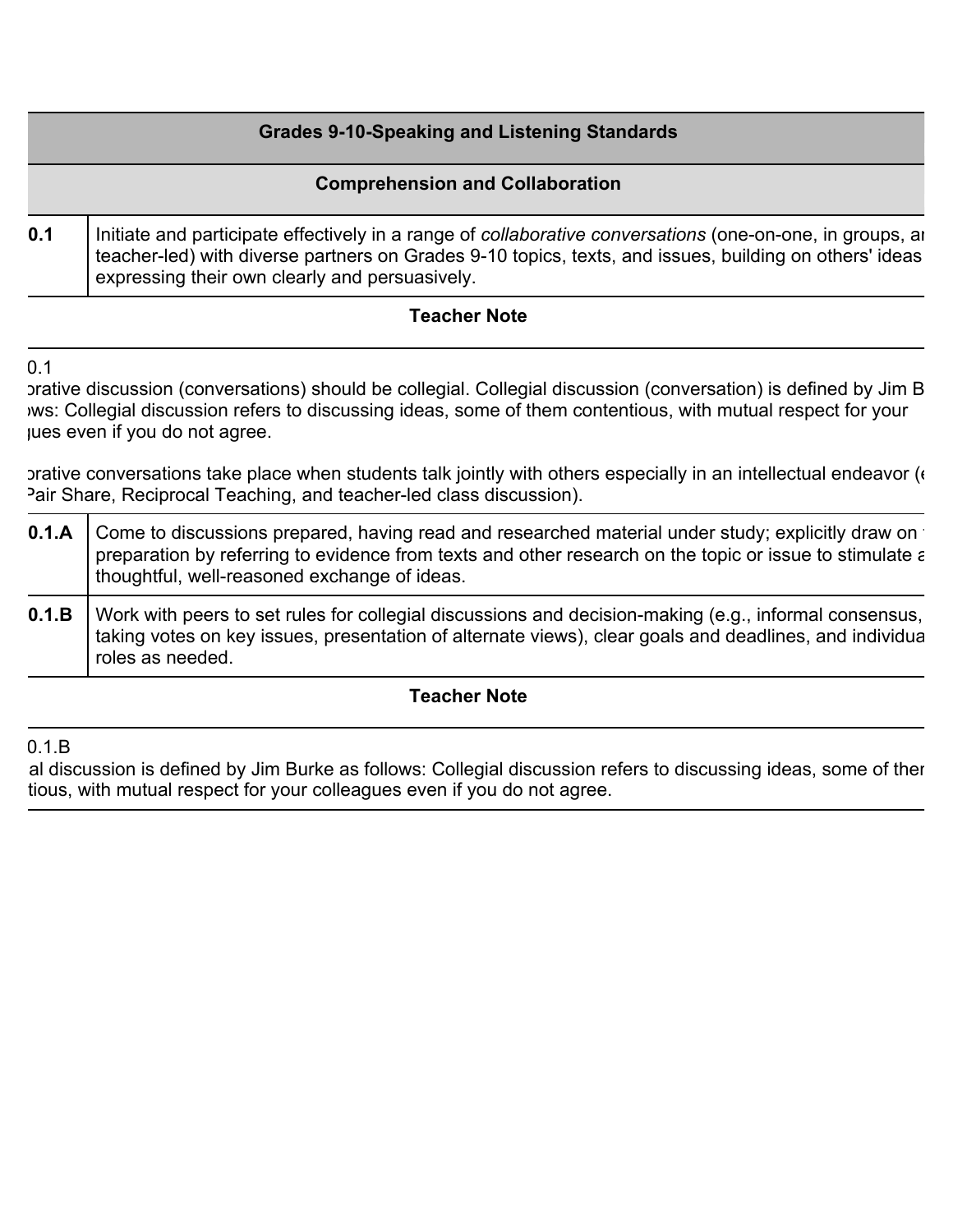| 0.1.C | Propel conversations by posing and responding to questions that relate the current discussion to bro<br>themes or larger ideas; actively incorporate others into the discussion; and clarify, verify, or challenge<br>ideas and conclusions.                |
|-------|-------------------------------------------------------------------------------------------------------------------------------------------------------------------------------------------------------------------------------------------------------------|
| 0.1.D | Respond thoughtfully to diverse <i>perspectives</i> , summarize points of agreement and disagreement, an<br>when warranted, qualify or justify their own views and understanding and make new connections in li<br>of the evidence and reasoning presented. |

#### $0.1D$

portant to clarify the terms "point of view" and "perspective" for students.

If view is the position of the narrator in relation to the story (e.g., first person, third person) and is instrumental lating the reader's understanding of the narrative. In a way, the point of view can allow or withhold the reader  $\beta$  into the greater reaches of the story. Two of the most common point of view techniques are the first person, n the story is told by the narrator from his or her standpoint and the third person wherein the narrator does no n the events of the story and tells the story by referring to all characters and places in the third person with th pronouns and proper nouns

iterary-devices.com/content/point-view)

ective is a particular way of viewing things that depends on one's experience and personality dictionary.cambridge.org/us/dictionary/english/perspective).

inglish class, the teacher should use the term point of view when referring specifically to 1st person, 3rd person ient, limited, etc., and perspective should be used when referring to a particular way of viewing things that Is on one's experience and personality. Furthermore, students need to know that it is common practice for nes other than English to use the terms "point of view" and "perspective" interchangeably to mean what Engli rs would define as perspective.

Iowing link provides a discussion of the differences among the terms "retell," "recount," and "summarize": (a) partnerinedu.com/2013/01/29/retell-or-recount-the-common-core-shift-from-1st-grade-to-2nd-grade vs. Recount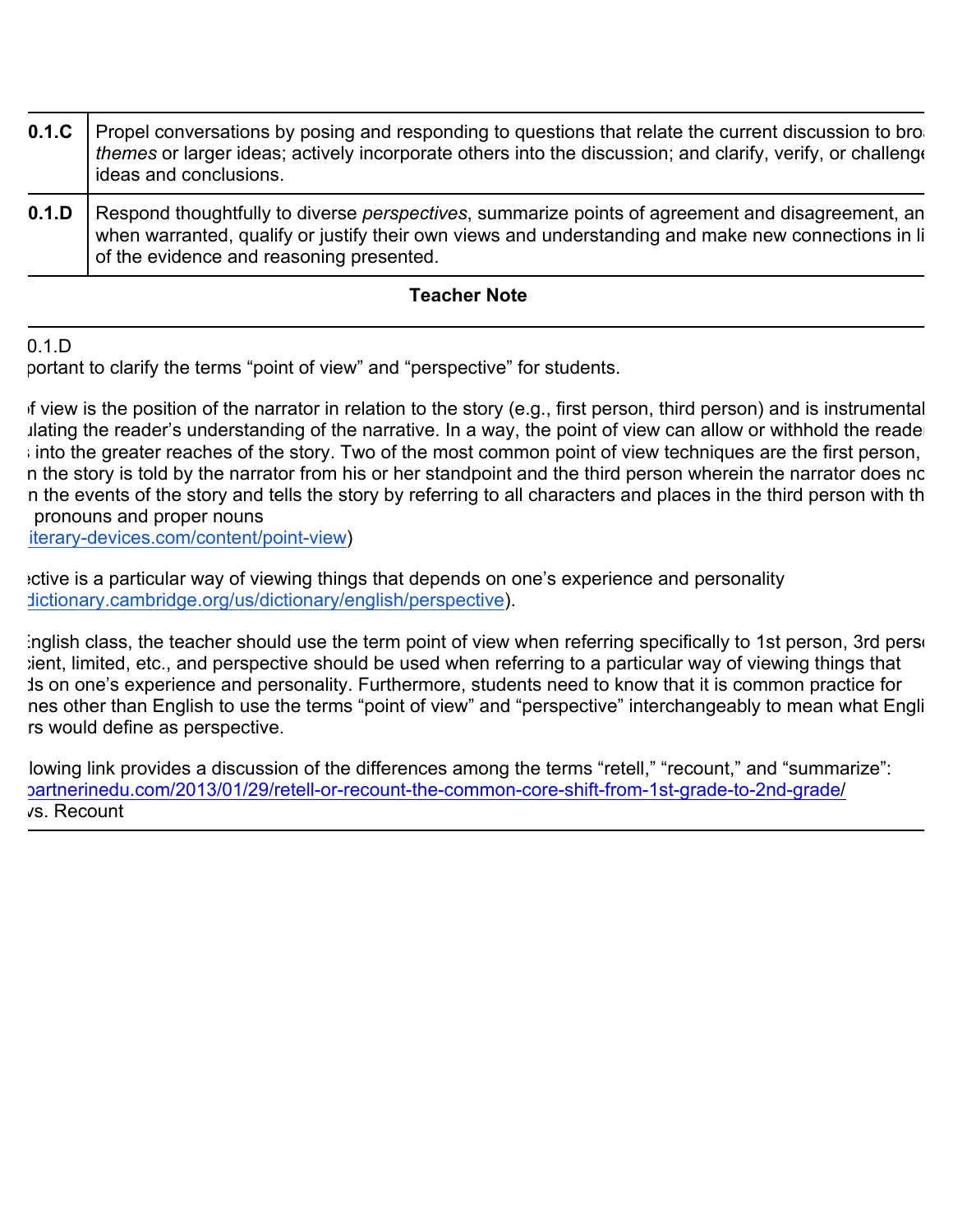implies an oral recapitulation of the narrative elements, probably best put in order but not necessarily; as we we may correct our thoughts and provide for that correction in our speaking. On the other hand, recount may or oral and requires a clearly sequenced ordering of narrative events. Retelling is less formal and probably to e point of view of the story's original narrator and in the tense the story was told; recounting, more formal in sets the context for the recount from the beginning and is told in either first person or third person depending ture of the recount, but always told in past tense. The recount has closure, perhaps evaluative or summative i or as in following the admonishment of the standards, may address the message, lesson, or moral of the text. artnerinedu.com/2013/01/29/retell-or-recount-the-common-core-shift-from-1st-grade-to-2nd-grade/

ary is "a shortened version of an original text, stating the main ideas and important details of the text with the ext structure and order of the original" Summarizing, Paraphrasing, and Retelling Skills for Better Reading, *v*, and Test Taking(2006) Kissner (p. 8).

| 0.2 | Integrate multiple sources of information that is gained by means other than reading (e.g., texts read<br>aloud; oral presentations of charts, graphs, or diagrams; speeches), evaluating the credibility and<br>accuracy of each source. |
|-----|-------------------------------------------------------------------------------------------------------------------------------------------------------------------------------------------------------------------------------------------|
| 0.3 | Evaluate a speaker's perspective, reasoning, and use of evidence and rhetoric, identifying any fallaci<br>reasoning or exaggerated or distorted evidence.                                                                                 |

#### **Teacher Note**

 $0.3$ 

portant to clarify the terms "point of view" and "perspective" for students.

If view is the position of the narrator in relation to the story (e.g., first person, third person) and is instrumental lating the reader's understanding of the narrative. In a way, the point of view can allow or withhold the reader  $\frac{1}{2}$  into the greater reaches of the story. Two of the most common point of view techniques are the first person, n the story is told by the narrator from his or her standpoint and the third person wherein the narrator does no n the events of the story and tells the story by referring to all characters and places in the third person with th pronouns and proper nouns (http://literary-devices.com/content/point-view).

ective is a particular way of viewing things that depends on one's experience and personality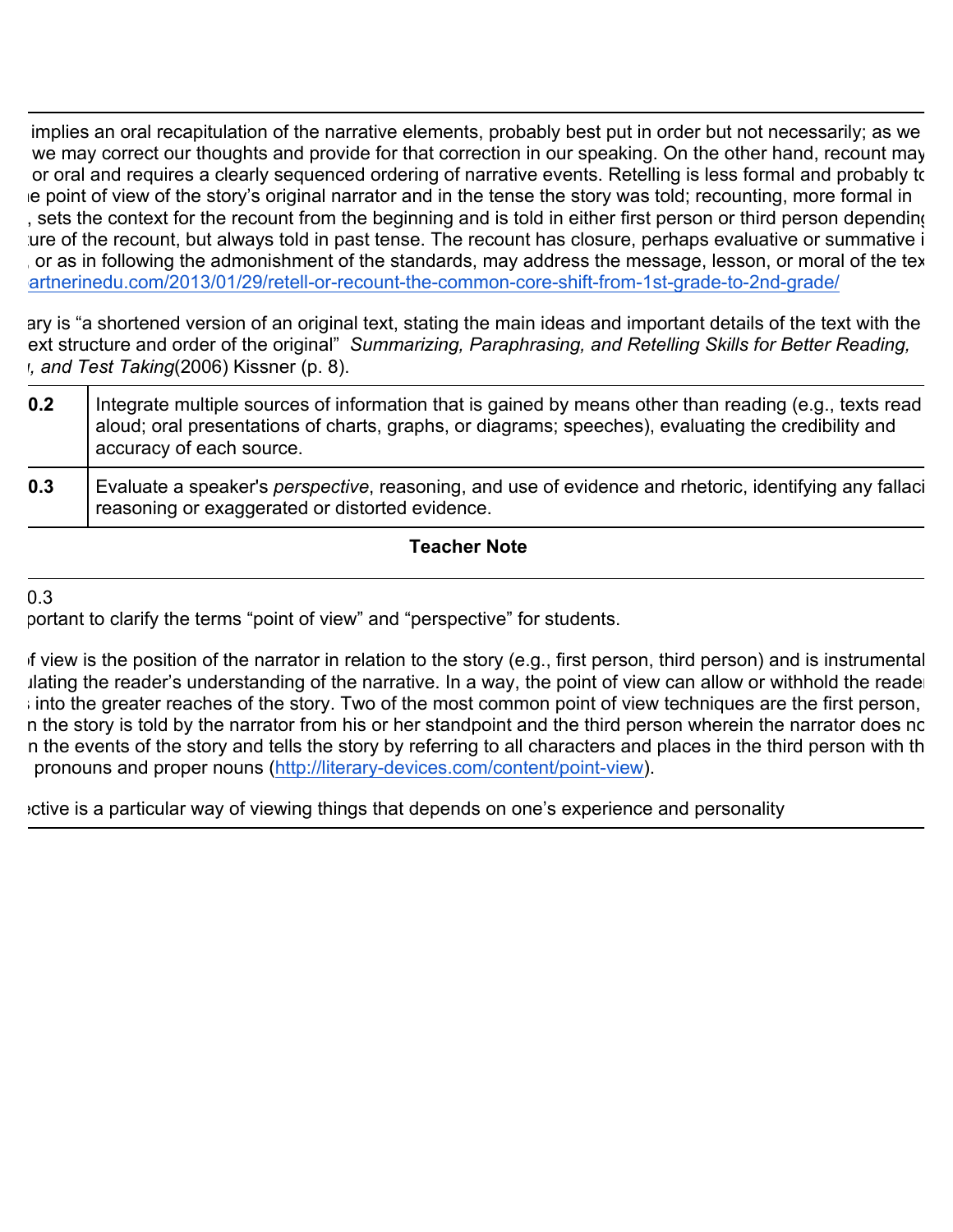dictionary.cambridge.org/us/dictionary/english/perspective)

inglish class, the teacher should use the term point of view when referring specifically to 1st person, 3rd person ient, limited, etc., and perspective should be used when referring to a particular way of viewing things that Is on one's experience and personality. Furthermore, students need to know that it is common practice for nes other than English to use the terms "point of view" and "perspective" interchangeably to mean what Engli rs would define as perspective.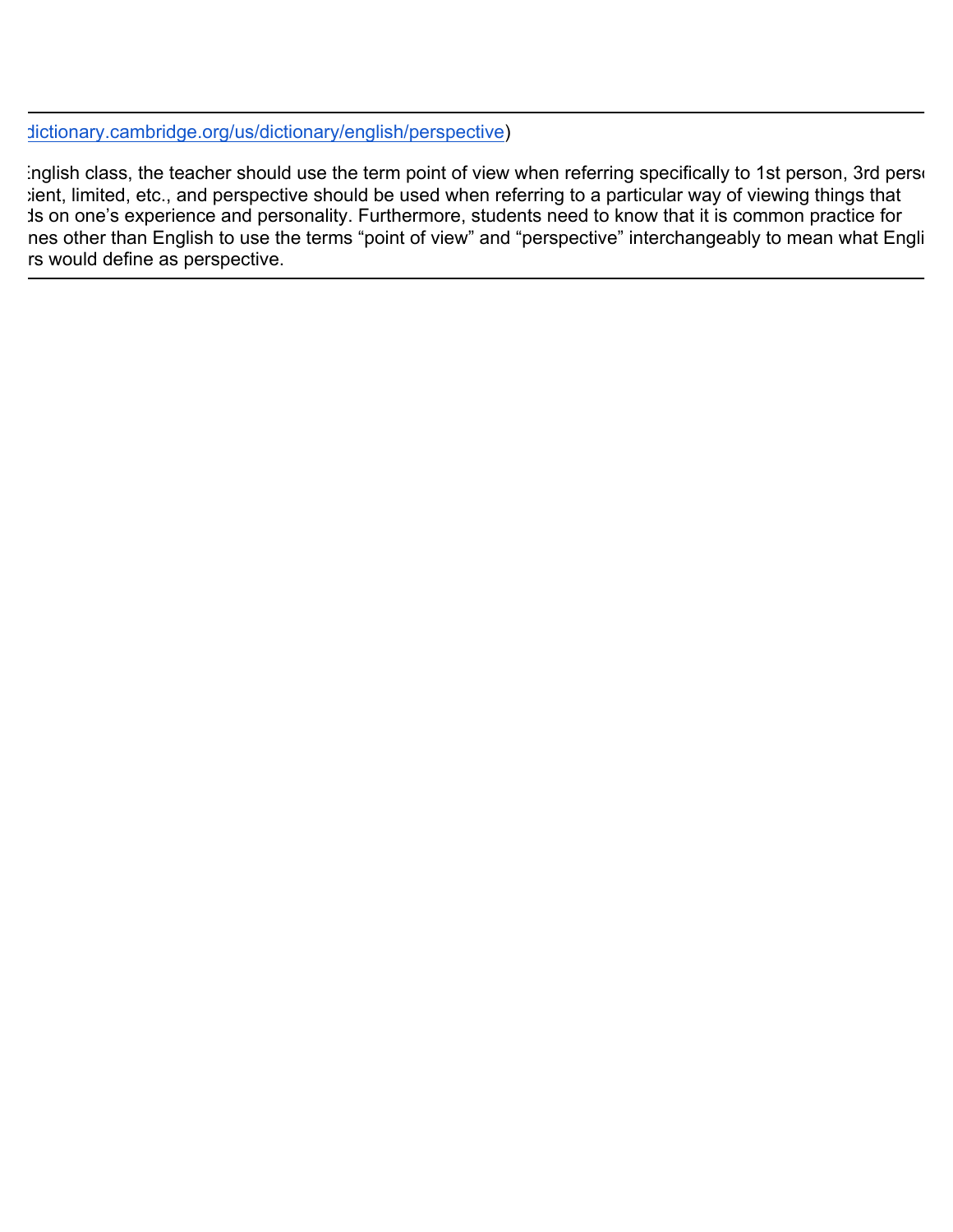#### **Grades 9-10-Speaking and Listening Standards**

#### **Presentation of Knowledge and Ideas**

| 0.4 | Present information, findings, and supporting evidence clearly, concisely, and logically such that liste<br>can follow the line of reasoning and the organization, development, substance, and style are appropr<br>to purpose, audience, and task. |
|-----|-----------------------------------------------------------------------------------------------------------------------------------------------------------------------------------------------------------------------------------------------------|
| 0.5 | Make strategic use of digital media (e.g., textual, graphical, auditory, visual, and interactive elements<br>presentations to enhance understanding of findings, reasoning, and evidence and to add interest.                                       |
| 0.6 | Adapt speech to a variety of contexts and tasks, demonstrating command of formal English when<br>indicated or appropriate.                                                                                                                          |

#### **Teacher Note**

 $0.6$ 

I English is the result of particular choices of grammar and vocabulary whereby the speaker or writer uses lon or words with origins in Latin and Greek as opposed to more informal vocabulary that commonly involves sho or words with origins in Anglo-Saxon. Contractions, relative clauses without a relative pronoun and ellipsis ar d. Formal English is used when writing essays for school, cover letters to apply for jobs, or emails and letters

al discourse is used with friends, children, and relatives.

9-10.1 and L.9-10.3 for specific expectations for Grades 9-10 students when speaking and writing.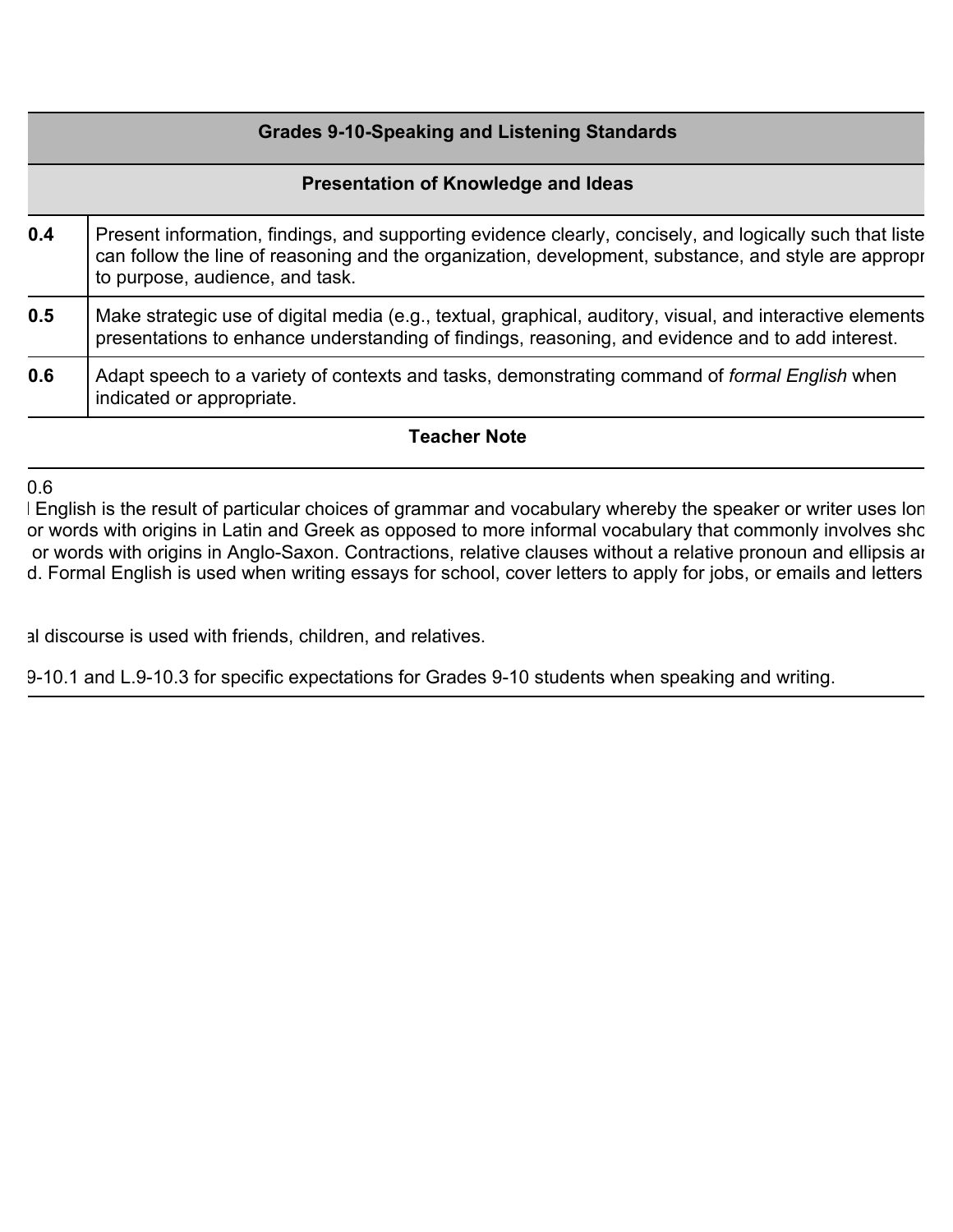## **Arkansas Anchor Standards for Language**

andards on the following pages define what students should understand and be able to do by the end of the or grade span. They correspond to the Arkansas College and Career Readiness (CCR) anchor standards by number. The CCR and grade-specific standards are necessary complements--the former providing broad rds, the latter providing additional specificity--that together define the skills and understandings that all studer emonstrate.

#### **ypes and Purposes**

Demonstrate command of the conventions of standard English grammar and usage when writing or speaking. Demonstrate command of the conventions of standard English capitalization, punctuation, and spelling when writing.

Apply knowledge of language to understand how language functions in different contexts, to make effective choices for meaning or style, and to comprehend more fully when reading or listening.

#### **Production and Distribution of Writing**

Determine or clarify the meaning of unknown and multiple-meaning words and phrases by using context clue analyzing meaningful word parts, and consulting general and specialized reference materials, as appropriate. Demonstrate understanding of figurative language, word relationships, and nuances in word meanings. Acquire and use accurately a range of general academic and domain-specific words and phrases sufficient for reading, writing, speaking, and listening; demonstrate independence in gathering vocabulary knowledge whe encountering an unknown term important to comprehension or expression.

#### **Note on Range and Content of Student Language Use Grades 6-12**

d a foundation for college and career readiness in language, students must gain control over many conventio dard English grammar, usage, and mechanics as well as learn other ways to use language to convey meanir ely. They must also be able to determine or clarify the meaning of grade-appropriate words encountered histening, reading, and media use; come to appreciate that words have nonliteral meanings, shadings of ig, and relationships to other words; and expand their vocabulary in the course of studying content. The In of language standards in their own strand should not be taken as an indication that skills related to itions, effective language use, and vocabulary are unimportant to reading, writing, speaking, and listening;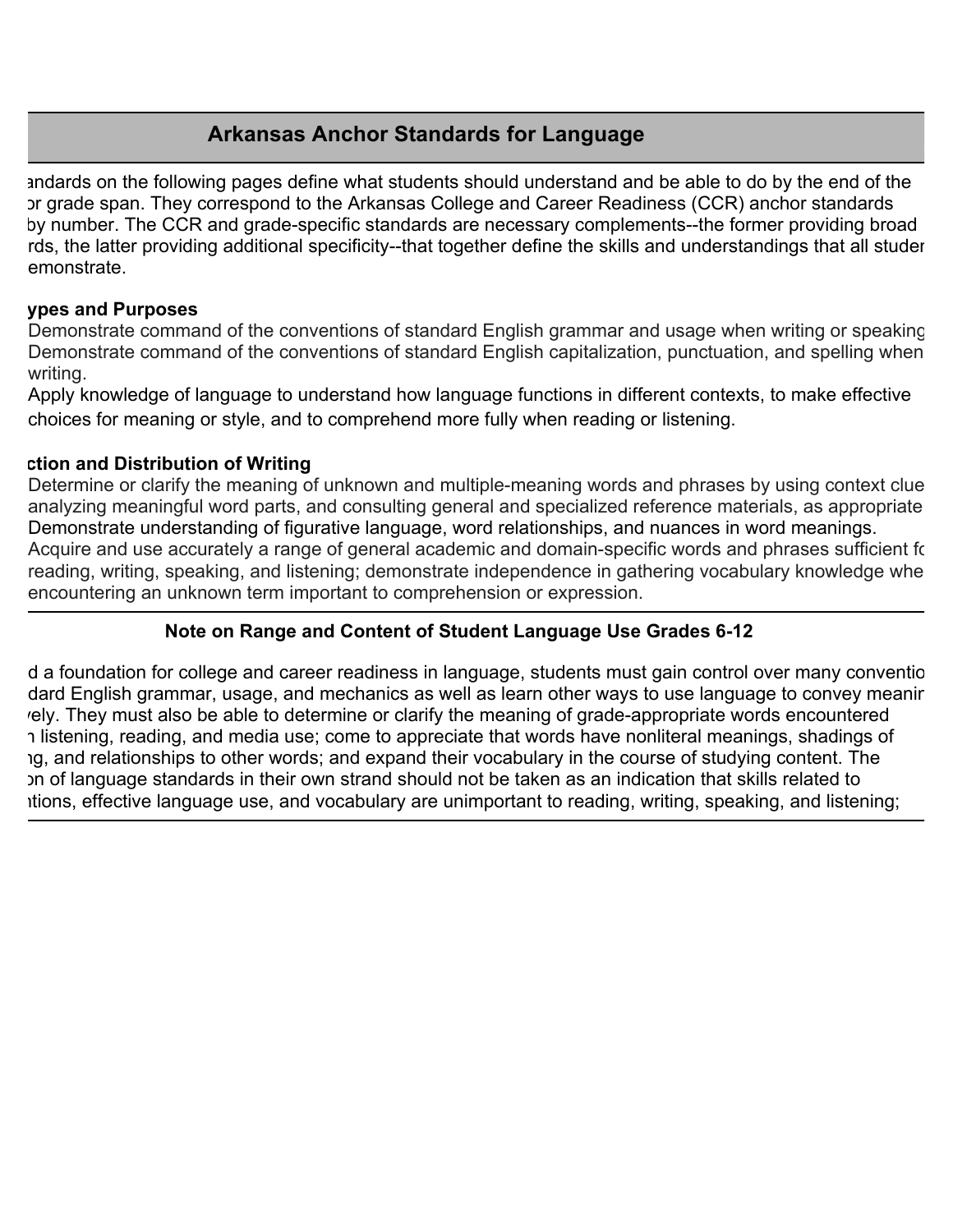, they are inseparable from such contexts.

Ind English is the English language in its most widely accepted form, as written and spoken by educated people rmal and informal contexts, having universal currency while incorporating regional differences www.dictionary.com/browse/standard-english?s=t)

I English is the result of particular choices of grammar and vocabulary whereby the speaker or writer uses lon or words with origins in Latin and Greek as opposed to more informal vocabulary that commonly involves sho or words with origins in Anglo-Saxon. Contractions, relative clauses without a relative pronoun and ellipsis ar d. Formal English is used when writing essays for school, cover letters to apply for jobs, or emails and letters

al discourse is used with friends, children, and relatives.

 $\rightarrow$  appropriate" is tied to text complexity. A wide selection of words will be found in texts that align to the three t exity measures: quantitative, qualitative, and reader and task for the Grades 9-10 text complexity band. The te also be selected to include words for appropriate word study, and spelling development and should have cor and literary merit. The text must be rigorous enough to engage students in Grades 9-10 concepts across all four stra English Language Arts standards. Text selection should be a priority consideration when developing a rigorous appropriate curriculum.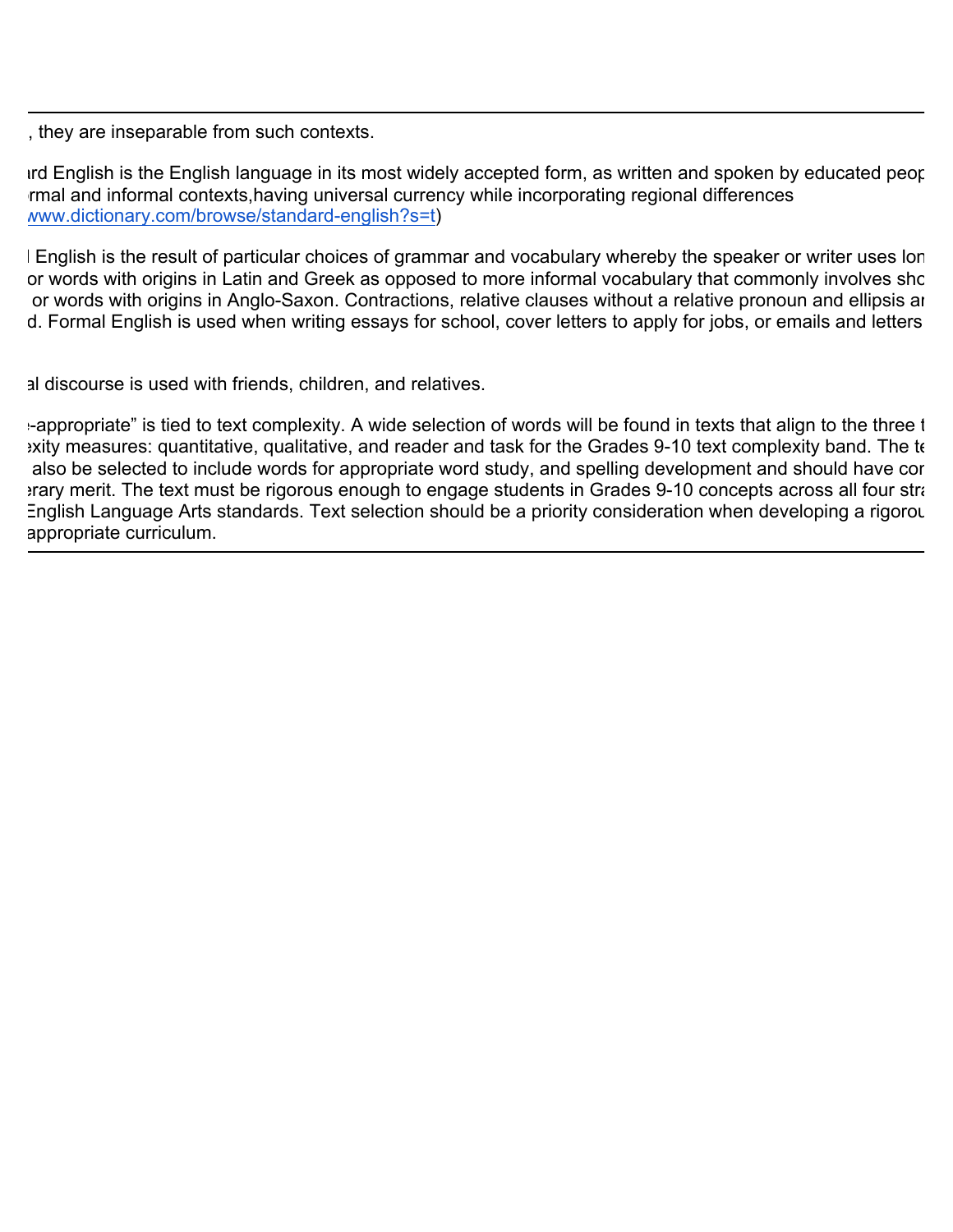|    | <b>Grades 9-10-Language Standards</b>                                                                                                           |
|----|-------------------------------------------------------------------------------------------------------------------------------------------------|
|    | <b>Conventions of Standard English</b>                                                                                                          |
| .1 | Demonstrate command of the conventions of <i>standard English</i> grammar and usage when writing or<br>speaking as appropriate for Grades 9-10. |

 $\overline{1}$ 

Ind English is the English language in its most widely accepted form, as written and spoken by educated people rmal and informal contexts,having universal currency while incorporating regional differences www.dictionary.com/browse/standard-english?s=t)

I English is the result of particular choices of grammar and vocabulary whereby the speaker or writer uses lon or words with origins in Latin and Greek as opposed to more informal vocabulary that commonly involves sho or words with origins in Anglo-Saxon. Contractions, relative clauses without a relative pronoun and ellipsis ar d. Formal English is used when writing essays for school, cover letters to apply for jobs, or emails and letters

al discourse is used with friends, children, and relatives.

| .1.A | Use parallel structure.                                                                                                          |
|------|----------------------------------------------------------------------------------------------------------------------------------|
| .1.B | Use various types of phrases and clauses to convey specific meanings and add variety and interest t<br>writing or presentations. |

**Teacher Note**

 $1.B$ 

es and clauses have been taught in earlier grades; therefore, students should be held responsible for including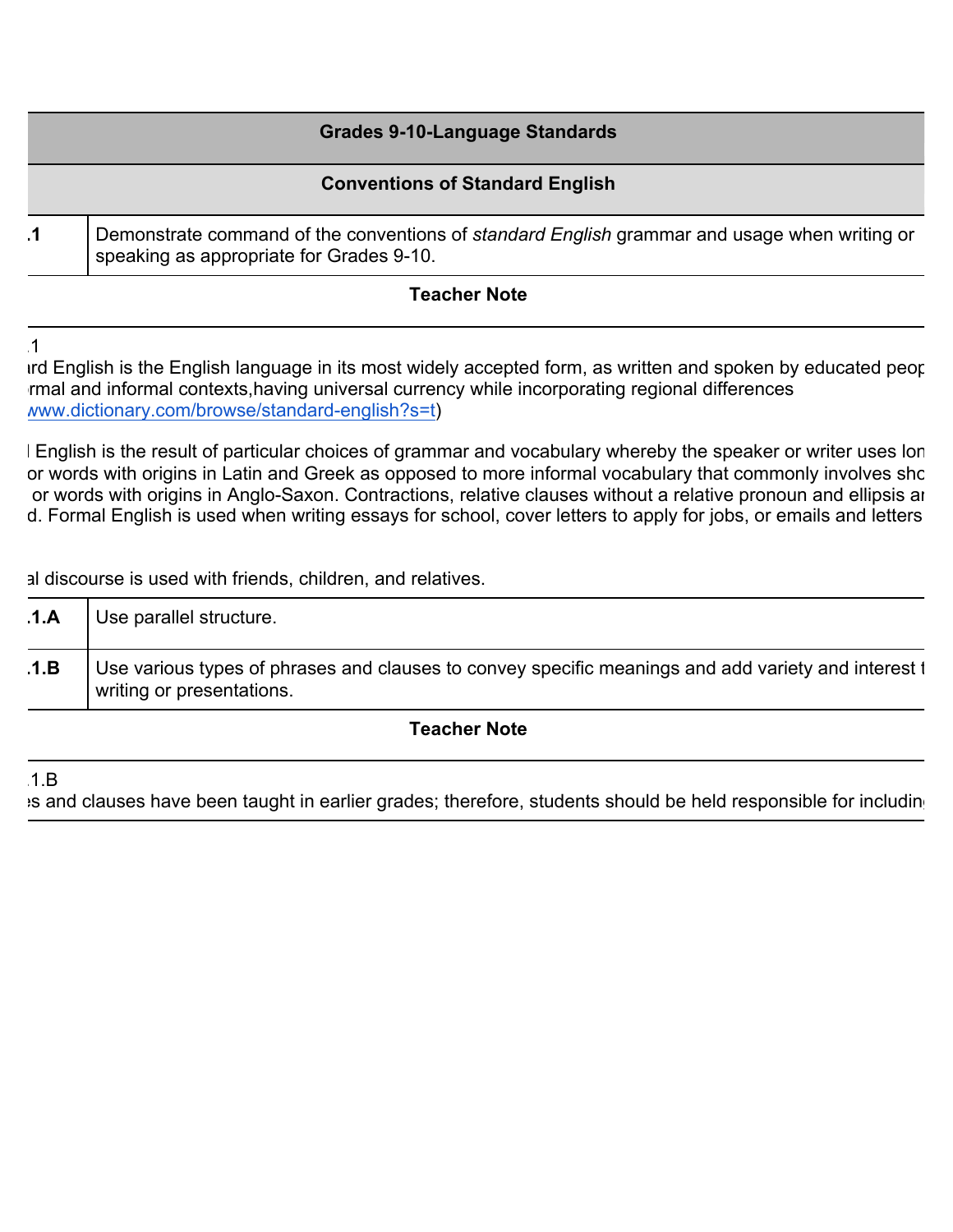ge of these structures in their writing. While every paper a student writes may not include examples of every t se and phrase, the collective writing that students produce across the year should reflect their purposeful use s and phrases for variety and effect. Various types of phrases include noun, verb, adjectival, adverbial, partici itional, and absolute. Types of clauses include independent, dependent; noun, relative, and adverbial.

| .1.C.          | Form and use verbs in the conditional and subjunctive mood.                                                                                                                                                      |
|----------------|------------------------------------------------------------------------------------------------------------------------------------------------------------------------------------------------------------------|
| .1.D           | Recognize and correct inappropriate shifts in verb voice and mood.                                                                                                                                               |
| 1.E            | This standard is taught in Grade 5 and should be reinforced as needed.<br>Use the relative adverbs where, when, and why.                                                                                         |
| .1.F           | Place phrases and clauses within a sentence, recognizing and correcting misplaced and dangling<br>modifiers.                                                                                                     |
| 1.G            | This standard is taught in Grade 4 and should be reinforced as needed.<br>Form and use prepositional phrases.                                                                                                    |
| 1.H            | This standard is taught in Grade 7 and should be reinforced as needed.<br>Produce a variety of compound complex sentences using dependent clauses, subordinating<br>conjunctions, and coordinating conjunctions. |
| 1.1            | This standard is taught in Grade 4 and should be reinforced as needed.<br>Use modal auxiliaries (e.g., can, may, must) to convey various conditions.                                                             |
| 1. J           | This standard is taught in Kindergarten and should be reinforced as needed.<br>Understand and use question words (interrogatives) e.g., who, what, when, where, why, how).                                       |
| 1.K            | This standard is taught in Grade 3 and should be reinforced as needed.<br>Form all upper- and lowercase letters to write words legibly in cursive.                                                               |
| $\overline{2}$ | Demonstrate command of the conventions of <i>standard English</i> capitalization, punctuation, and spellin<br>as appropriate for Grades 9-10 when writing.                                                       |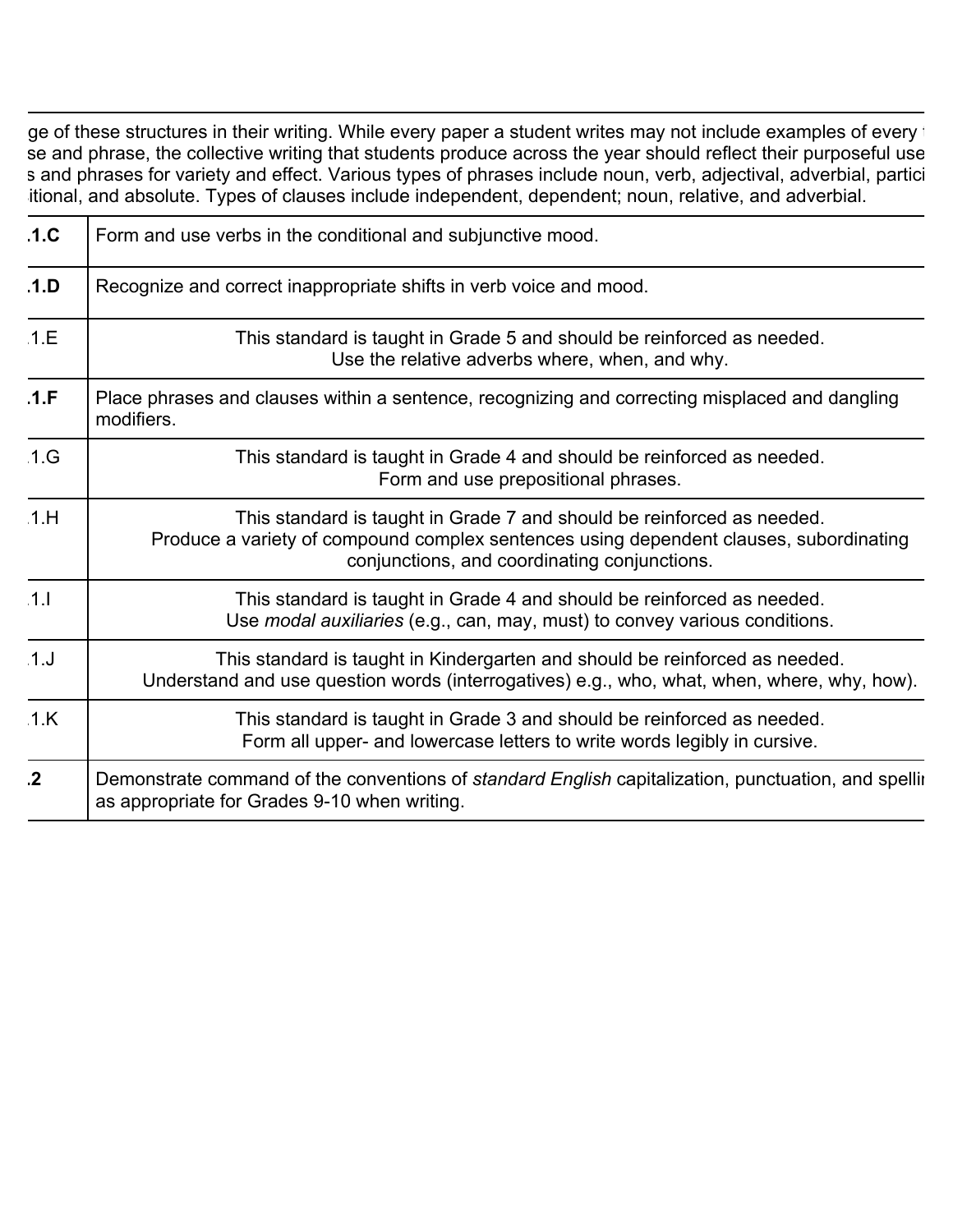L.9-10.2

Ird English is the English language in its most widely accepted form, as written and spoken by educated people rmal and informal contexts, having universal currency while incorporating regional differences www.dictionary.com/browse/standard-english?s=t)

I English is the result of particular choices of grammar and vocabulary whereby the speaker or writer uses lon or words with origins in Latin and Greek as opposed to more informal vocabulary that commonly involves sho or words with origins in Anglo-Saxon. Contractions, relative clauses without a relative pronoun and ellipsis ar d. Formal English is used when writing essays for school, cover letters to apply for jobs, or emails and letters

al discourse is used with friends, children, and relatives.

| .2.A | This standard is taught in Grade 4 and should be reinforced as needed.<br>Use correct capitalization.                   |
|------|-------------------------------------------------------------------------------------------------------------------------|
| .2.B | Use a colon appropriately to introduce a list, quotation, or clarification.                                             |
| .2.C | Use a semicolon to link two or more closely related independent clauses, using a conjunctive adverb<br>when applicable. |
| .2.D | Spell correctly.                                                                                                        |

#### **Teacher Note**

#### $2.D$

atic instruction in spelling is important because spelling impacts comprehension of text.

ource that provides research supporting the need for systematic spelling instruction, beyond simply assigning ing spelling words, may be found in Chapter 8, page 120 of "Vocabulary--Spelling Connection: Orthographic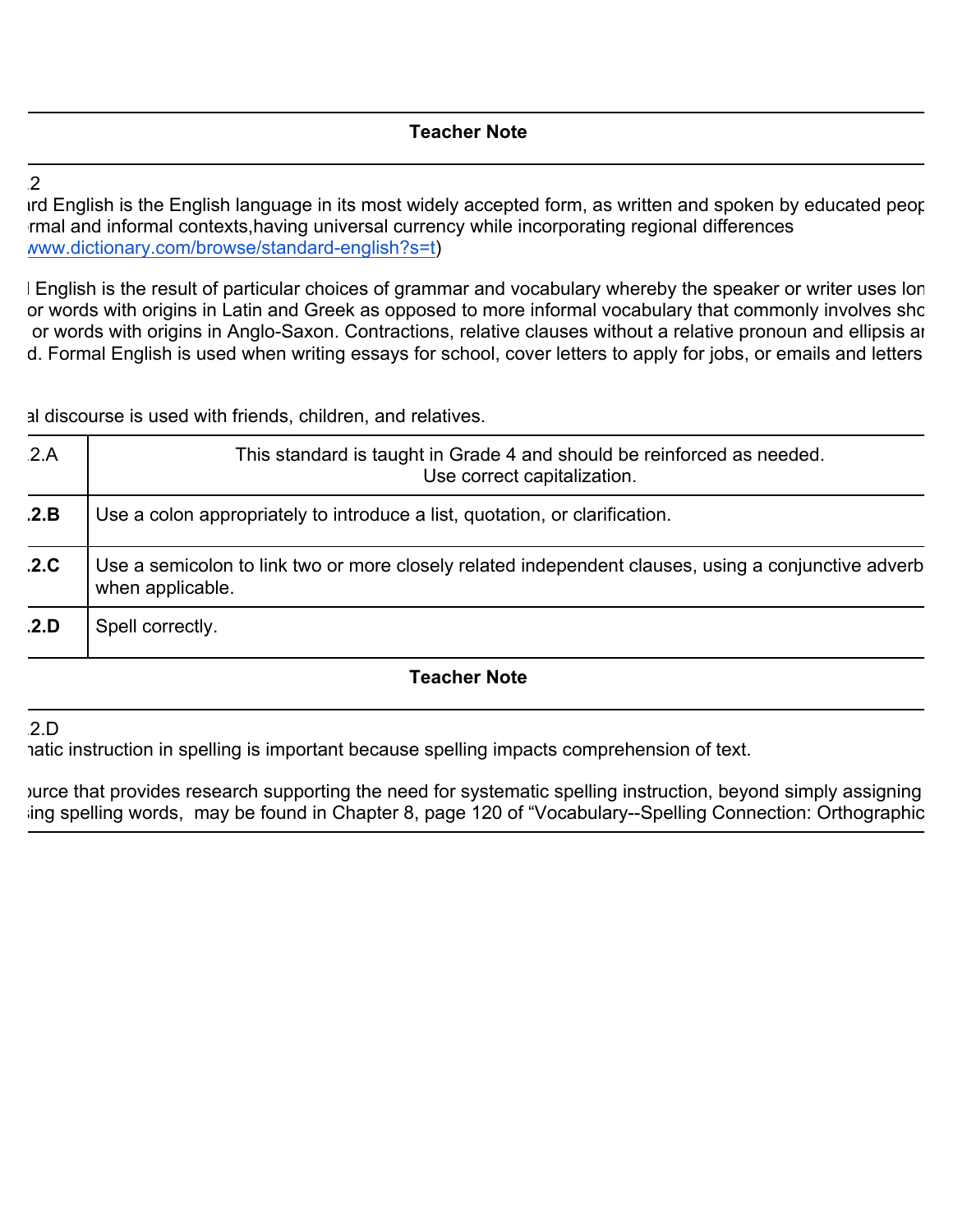pment and Morphological Knowledge at the Intermediate Grades and Beyond by Shane Templeton in Jary Instruction: Research to Practice edited by James F. Baumann and Edward J. Kame'enui. The two quot low are from this text:

emes, or meaning elements in words, tend to be spelled consistently (Chomsky, 1970); Cummings, 1988; ky, 1999), and there is a growing body of research that suggests that systematic attention to this aspect of g--how the system visually cues word meaning and the semantic relationships among words--also supports ts' vocabulary growth and understanding (e.g., Leong, 2000; Smith, 1998).

 $\frac{1}{2}$  that are related in meaning are often related in spelling as well, despite changes in sound" (1991, p. 194).

3.1 "Spelling and Vocabulary: General Scope and Sequence, Intermediate Grades and Beyond" on page 124 umann and Kame'enui text provides general guidance for developing aligned system of spelling instruction.

tion, Kathy Ganske's text, Word Journeys: Assessment-Guided Phonics, Spelling, and Vocabulary Instructior es the Developmental Spelling Assessment along with explanation and vocabulary activities to move students n the learning continuum for spelling.

suggested resources are offered to support districts but are not mandated.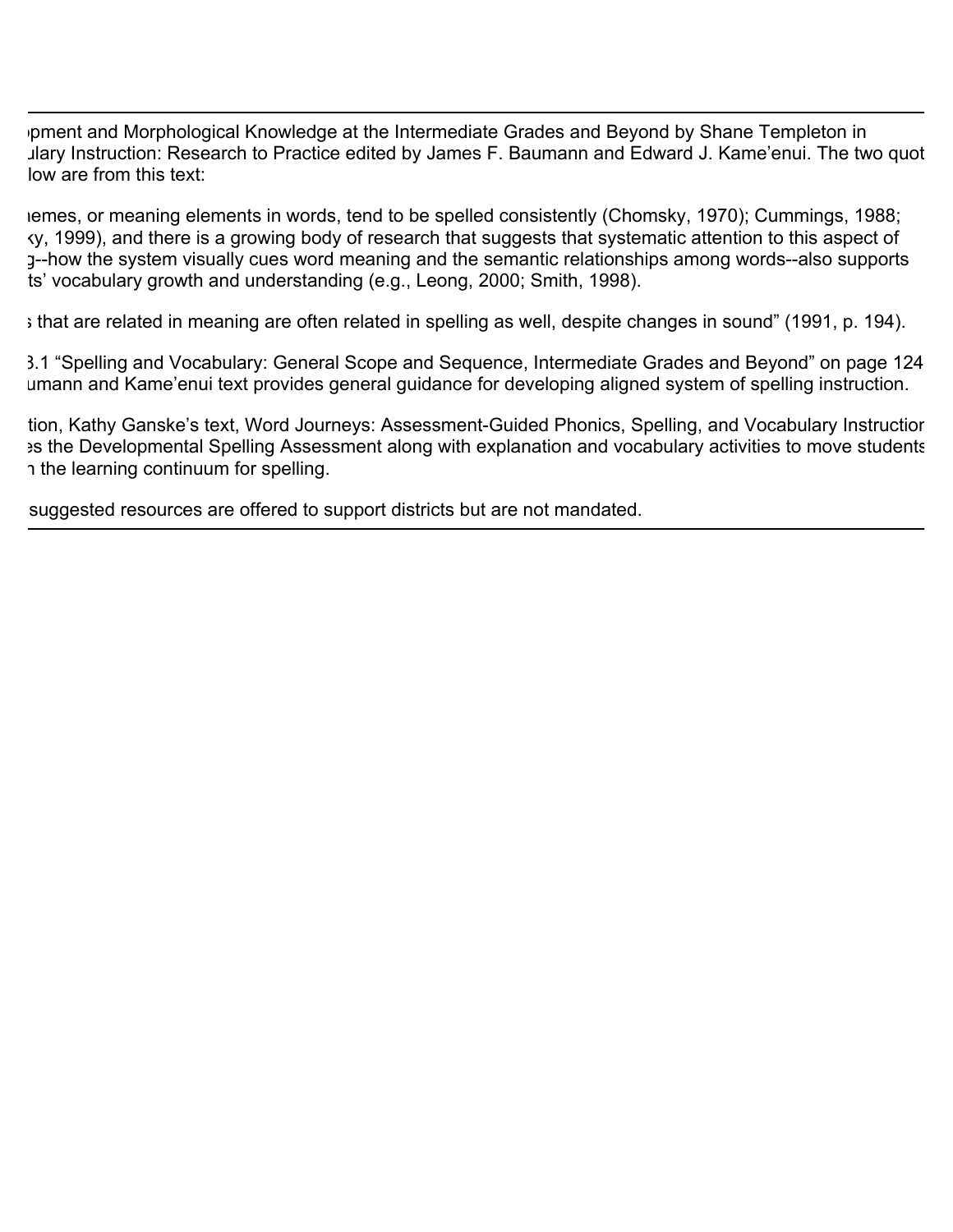|      | <b>Grades 9-10-Language Standards</b>                                                                                                                                                              |  |
|------|----------------------------------------------------------------------------------------------------------------------------------------------------------------------------------------------------|--|
|      | <b>Knowledge of Language</b>                                                                                                                                                                       |  |
| .3   | Apply knowledge of language to understand how language functions in different contexts, to make<br>effective choices for meaning or style, and to comprehend more fully when reading or listening. |  |
| .3.A | Write and edit work so that it conforms to the guidelines in a style manual appropriate for the disciplir<br>and writing type.                                                                     |  |
| .3.B | Use verbs in the conditional and subjunctive mood to achieve particular effects.                                                                                                                   |  |
|      | Teacher Note                                                                                                                                                                                       |  |

 $3.B$ ation about conditional and subjunctive mood can be found at web.cn.edu/kwheeler/grammar\_moods.html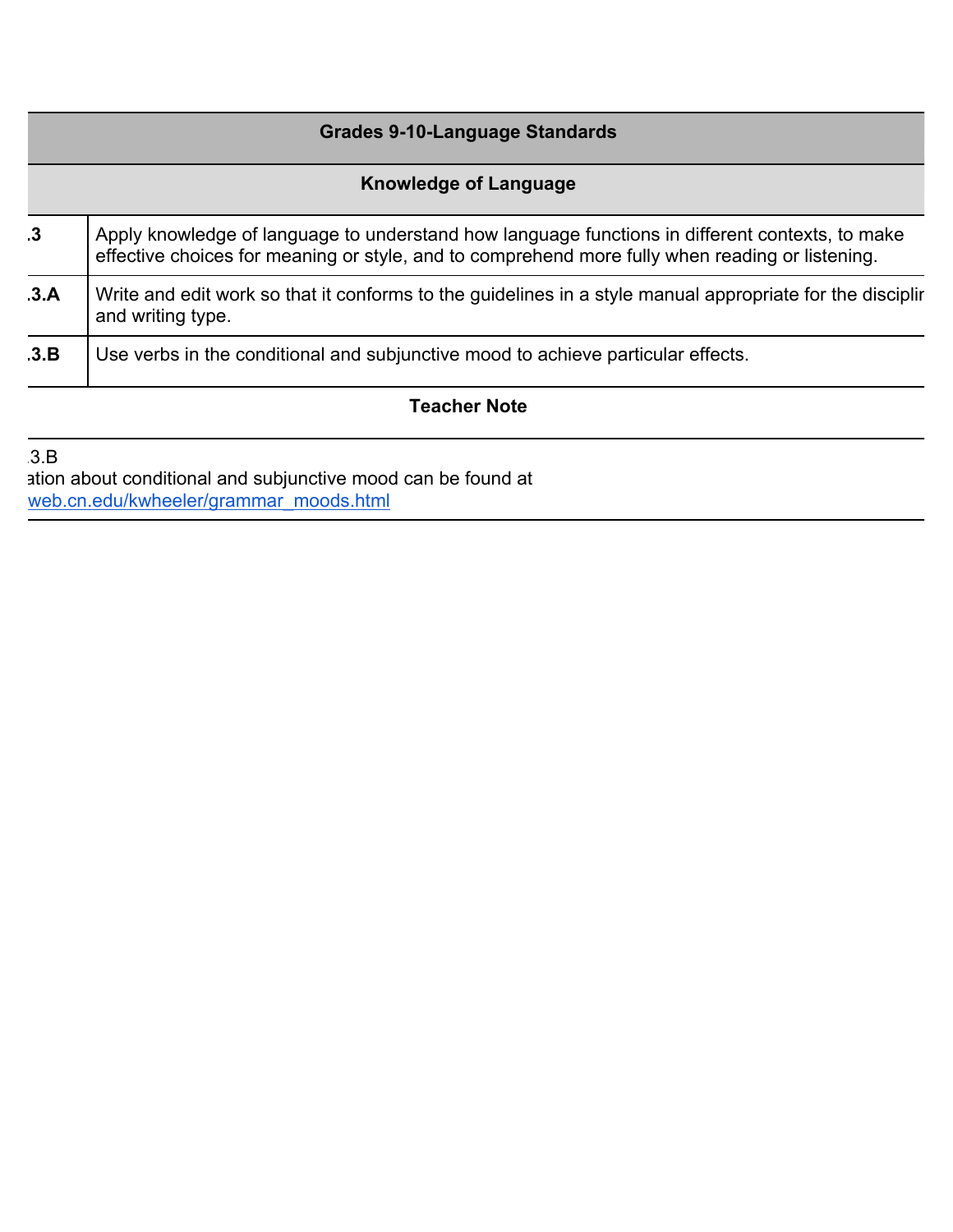| <b>Grades 9-10-Language Standards</b> |                                                                                                                                                                                                                                                      |  |
|---------------------------------------|------------------------------------------------------------------------------------------------------------------------------------------------------------------------------------------------------------------------------------------------------|--|
|                                       | <b>Vocabulary Acquisition and Use</b>                                                                                                                                                                                                                |  |
| $\mathbf{A}$                          | Determine or clarify the meaning of unknown and multiple-meaning words and phrases based on Gra-<br>9-10 reading and content, choosing flexibly from a range of strategies.                                                                          |  |
| A.A                                   | Use context (e.g., the overall meaning of a sentence, paragraph, or text; a word's position or function<br>sentence) as a clue to the meaning of a word or phrase.                                                                                   |  |
| A.B                                   | Identify and correctly use patterns of word forms that indicate different meanings or parts of speech (<br>analyze, analysis, analytical; advocate, advocacy).                                                                                       |  |
| .4.C                                  | Consult general and specialized reference materials (e.g., dictionaries, glossaries, thesauruses), both<br>print and digital, to find the pronunciation of a word or determine or clarify its precise meaning, its pare<br>speech, or its etymology. |  |
| .4.D                                  | Verify the preliminary determination of the meaning of a word or phrase (e.g., by checking the inferre<br>meaning in context or in a dictionary).                                                                                                    |  |
| .5                                    | Demonstrate understanding of figurative language, word relationships, and <i>nuances</i> in word meaning<br>as appropriate for the grade level.                                                                                                      |  |

#### L.9-10.5

e is a subtle difference or distinction in expression, meaning, response, etc. A single word choice can convey ed meaning: The girl was \_\_\_\_\_(e.g., petite, little, slight, skinny, emaciated, thin, bony, lean, lanky, fragile).

| .5.A | Interpret figures of speech (e.g., euphemism, oxymoron) in context and analyze their role in the text. |
|------|--------------------------------------------------------------------------------------------------------|
|      |                                                                                                        |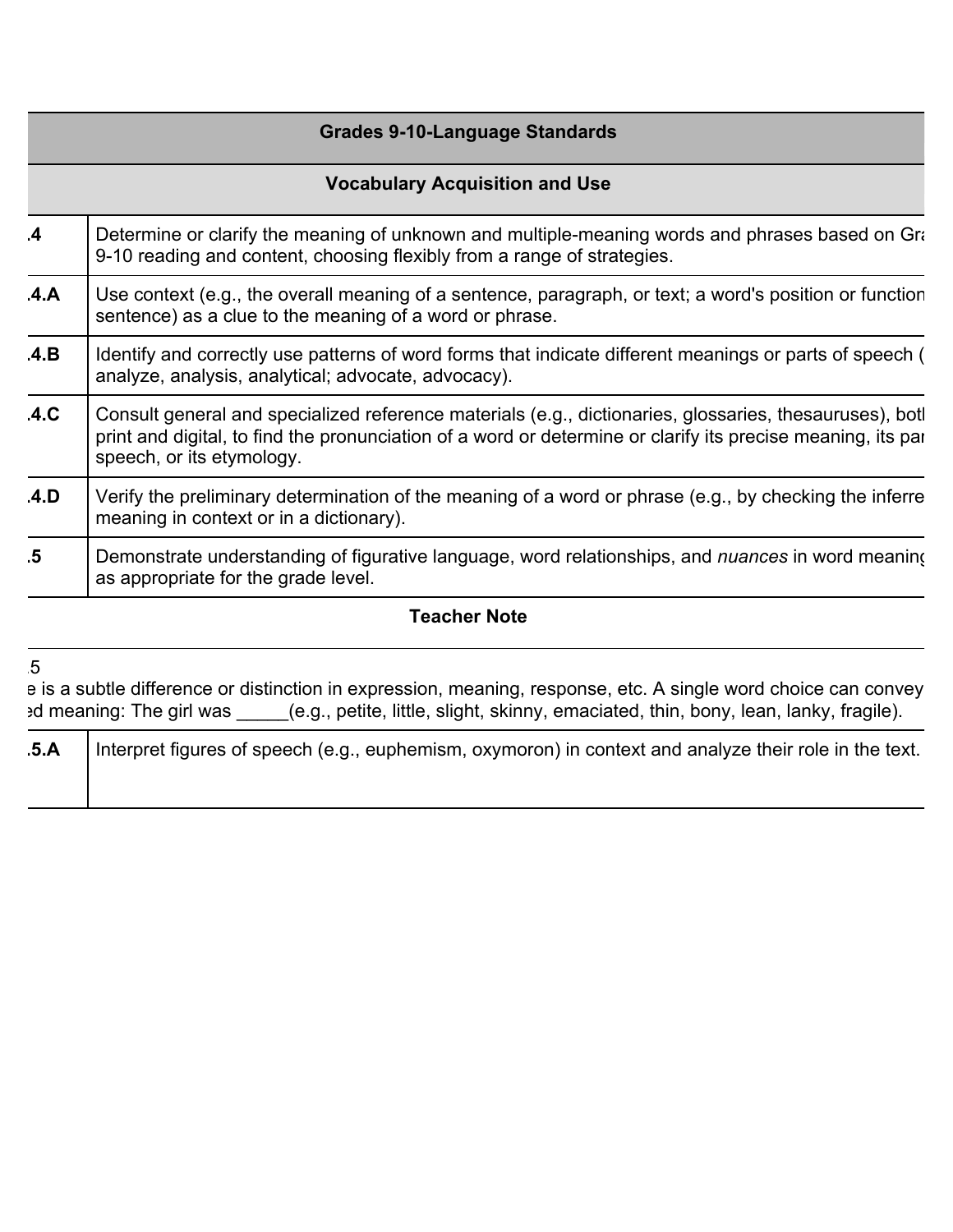#### $5.A$

aligning curriculum across the grades, figurative language and literary elements should be taken into eration. Texts should be selected not only for their grade-appropriate complexity but also for the figurative ge and literary elements that should be addressed at each grade level. The progression for instruction of ve language and literary elements should be determined at the building or district level.

 $\epsilon$ -appropriate" is tied to text complexity. A wide selection of words will be found in texts that align to the three t exity measures: quantitative, qualitative, and reader and task for the Grades 9-10 text complexity band. The te also be selected to include words for appropriate word study, and spelling development and should have cortent and literary merit. The text must be rigorous enough to engage students in Grades 9-10 concepts across all four stra English Language Arts standards. Text selection should be a priority consideration when developing a rigorous appropriate curriculum.

|  | .5.B | I Analyze nuances in the meaning of words with similar denotations. |
|--|------|---------------------------------------------------------------------|
|--|------|---------------------------------------------------------------------|

#### **Teacher Note**

#### $5.B$

e is a subtle difference or distinction in expression, meaning, response, etc. A single word choice can convey ed meaning: The girl was  $\qquad$  (e.g., petite, little, slight, skinny, emaciated, thin, bony, lean, lanky, fragile).

| 5.C | This standard is taught in Grade 6 and should be reinforced as needed.<br>Distinguish among the connotations (associations) of words with similar denotations (definitions) (e<br>bullheaded, willful, firm, persistent, resolute).                                                                             |
|-----|-----------------------------------------------------------------------------------------------------------------------------------------------------------------------------------------------------------------------------------------------------------------------------------------------------------------|
| 5.D | This standard is taught in Grade 1 and should be reinforced as needed.<br>Distinguish shades of meaning among verbs differing in manner (e.g., look, peek, glance, stare, gla<br>scowl) and adjectives differing in intensity (e.g., large, gigantic) by defining or choosing them or by a<br>out the meanings. |